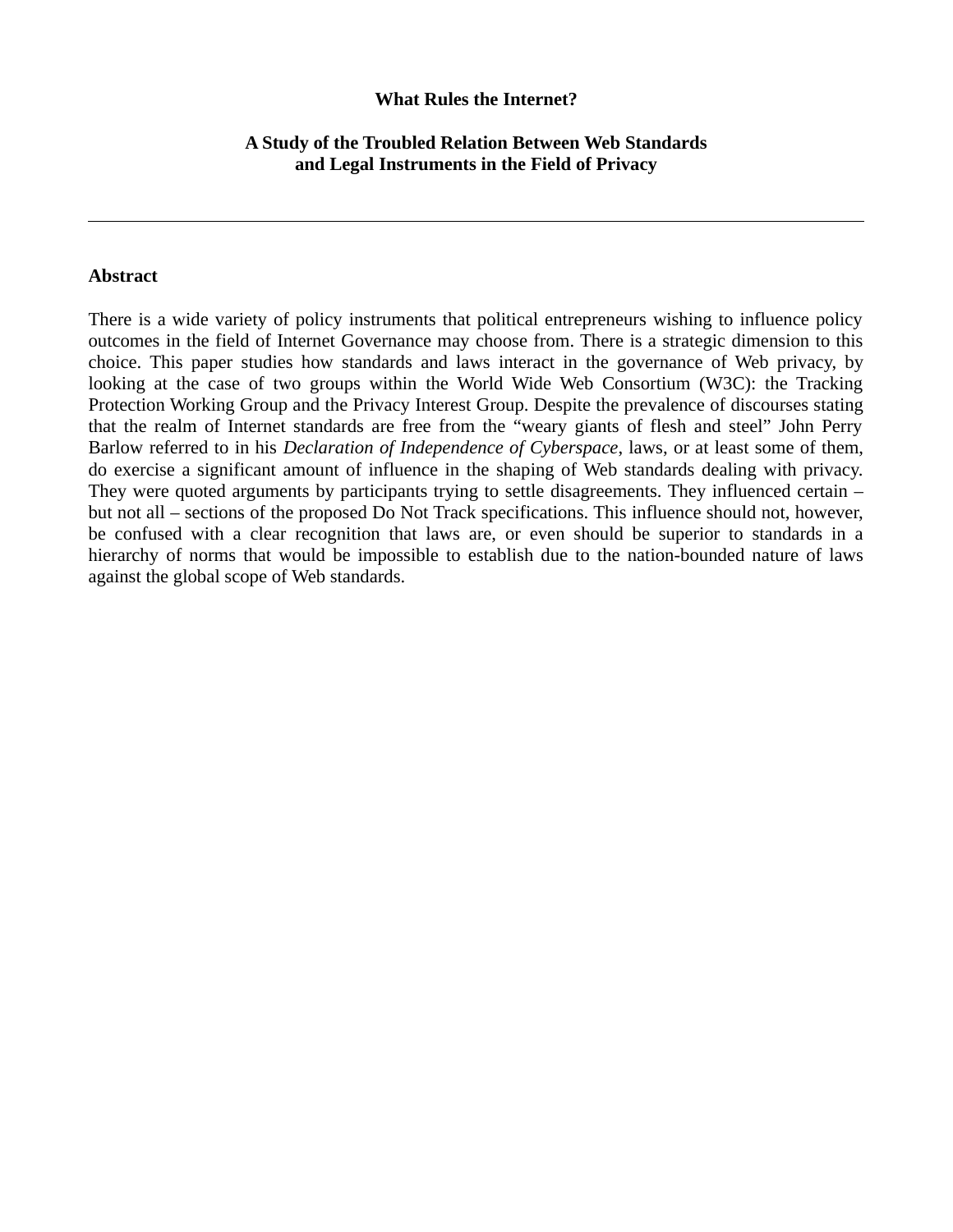# **Introduction**

As Laura DeNardis has famously pointed out: "the Internet is governed" (DeNardis, 2014, p. 222). Once that has been established, the next item on the agenda is usually to figure out *who* governs or should govern the Internet. Instead, this paper proposes to explore *what* governs the Internet, or in other words, on the various policy instruments that can be used by those who pllay a role in Internet Governance (IG).

Policy instruments are defined by Pierre Lascoumes and Patrick Le Galès as "tools […] that allow governmental action to take shape and become operational<sup>[1](#page-1-0)</sup>" (Lascoumes & Le Galès, 2005b, p. 12). This category includes i.a. laws, taxation and distribution of wealth, but also standards (Borraz, 2005), artefacts (Lavelle, 2009; Winner, 1980), types of procedures (Dehousse, 2005), and public relation campaigns (Butler, 1997, [2](#page-1-1)010; Ollivier-Yaniv, 2018)<sup>2</sup>. The choice of policy instruments is, by itself, a political decision and has effects on the policy outputs that are produced. More importantly, policy instruments are technical tools that are produced and used by a variety of actors, and not only state actors (Lascoumes, 2004). This makes this concept very relevant to the study of a field such as Internet Governance in which states are just one category of actors taking part in its complex decisionmaking processes to shape public action.

"Code is Law" (Lessig, 1999). Code itself often complies with technical standards, such as Requests for Comments edited by the IETF (Braman 2010). Some of those standards are deliberately designed to produce policy outputs (Nick Doty & Mulligan, 2013). Joël Reidenberg's definition of *Lex Informatica* includes both code and standards (Reidenberg, 1997). Romain Badouard, Clément Mabi and Guillaume Sire (Badouard et al., 2016) showed that some key actors produce artefacts constraining user behaviour and contributing to the production of new forms of algorithmic governmentality. Joseph Zittrain (Zittrain, 2003) showed the role played by the distribution of control over some key Internet infrastructure elements in the overall governance of the Internet, but also showed that there are attempts by the courts to enforce legal instruments upon those who are in charge these "key points of control", like Internet Service Providers (ISP's). Private law instruments, such as peering contracts between such ISP's (Massit-Folléa, 2014), or patent policies by standards-setting organisations (Contreras, 2016), also produce policy effects. Finally, literature on "digital constitutionalism" (Celeste, 2018) shows that there is a push by some actors to adopt new transnational fundamental human rights principles that all other Internet governance (IG) policy instruments should comply with.

Standards, just like laws, are instruments of public policy (Borraz, 2005). They are performative speech acts (Austin, 1962; Laugier, 2004) relying on their circulation on written supports to act upon social reality (Fraenkel, 2006; Gougeon, 1995). There is, however, a great difference between laws and standards. Hard law instruments may be enforced with the use of force by public authorities, whereas soft law instruments like standards rely on consensus worded in technical terms and market adoption to gain effect. French academic literature distinguishes between a "standard" and a "norme" (see: Borraz, 2005). A "norme" is a document produced by the collaboration of different authors who agree on a consensus for technical specifications. ISO standards, RFC's and W3C recommendations enter that category. On the other hand, a mere "standard", like the Signal protocol (Ermoshina & Musiani, 2019), does not undergo a process of consensual negotiation and (at least

<span id="page-1-0"></span><sup>1</sup> Translations are my own.

Original text: "outils […] qui permettent de matérialiser et d'opérationnaliser l'action gouvernementale."

<span id="page-1-1"></span><sup>2</sup> For a typology, see: (Lascoumes & Le Galès, 2005a, p. 361).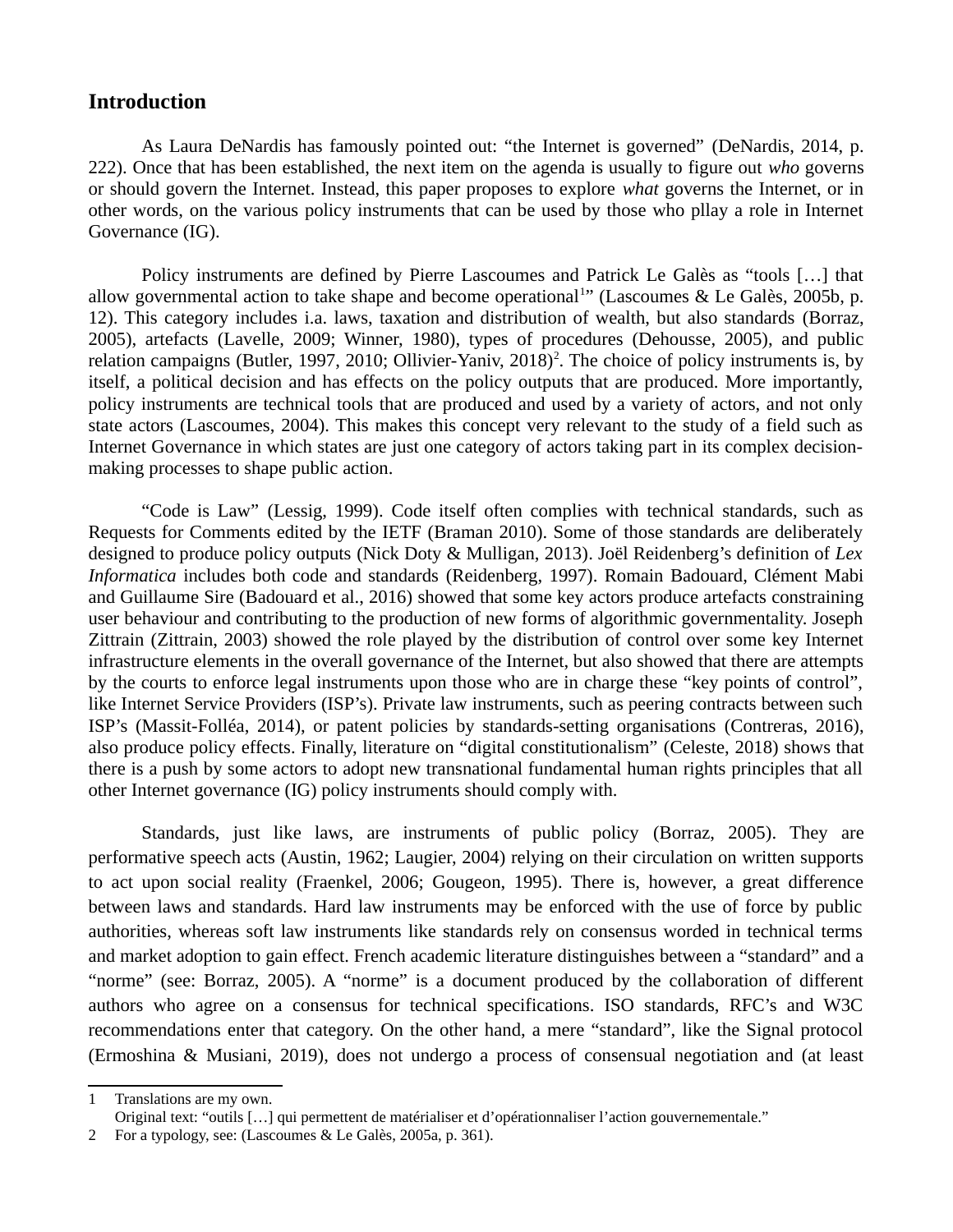formally) collegial writing process, but becomes an effective standard because products that follow its specifications become *de facto* dominant on a given market. Some technical standards (in the English meaning of the word) are in between the French "normes" and "standards". For example, the Transparency and Control Framework is a standard developed by a single industry organisation: the Interactive Advertisement Board  $(IAB)^3$  $(IAB)^3$  in order to specify ways in which consent to personal data collection for advertisement purposes, including tracking, is to be collected. Many Consent Management Platforms, like Didomi or Quantcast, follow this standard, which is indeed the product of a discussion, but with only one type of stakeholder within one single organisation, where the IAB was but one stakeholder among others in the Do Not Track project. In this paper, however, I shall use the English word *standard* to talk both about French "normes" and "standards".

Legal scholarship identifies a hierarchy between legal instruments. Hans Kelsen established a "hierarchy of norms" (Kelsen, 1962 [1934]) where "lower" norms are only valid if they are compatible with a "higher" norm. Typically, laws should comply with constitutional norms. The relation between national laws and international treaties is trickier. For example, according to the European Court of Justice, European Union (EU) law always prevails above national law, even constitutions<sup>[4](#page-2-1)</sup>. The recent decision by the German constitutional court establishing that the German Bundesbank<sup>[5](#page-2-2)</sup> must disobey legally binding decisions by the European Central Bank has recently reminded the world that it disagreed, and will certainly lead to a lot of debate among constitutional law scholars.

Following a legal perspective, the hierarchy of norms on the Internet should ideally follow this order: (1) the Law, (2) technical standards, (3) running code, (4) compliant use cases/implementations. Yet the picture is much more complex. The Internet is a global piece of infrastructure, and there are many competing and conflicting laws pretending to govern it. Some of these laws are in conflict with human rights principles. Running code tends to come first, before it leads to standardisation, and standards often compete with one another (Ermoshina & Musiani, 2019; Sire, 2017). Some software do not comply with any standard, or not well. And this leads to a variety of both compliant and noncompliant use cases and implementations.

Several standards-setting organisations, like the IETF, were born from the desire of certain Internet architects to "secede" from the Westphalian world-order. As David Clark phrased it in a 1992 presentation, they rejected "kings, presidents and voting" in exchange for "running code and rough consensus" (Russell, 2006). How does that work in practice? Did Internet standards indeed manage to secede from "weary giants of flesh and steel" (Barlow, 1996) at least in the shaping of Internet standards? If so, "running code", the standards they implement, infrastructure choices and private contracts should be the main legal instruments used to govern the Internet. Laws should be more or less irrelevant, or at least they should operate separately from technical decision-making happening in fora like the IETF or the W3C.

There are many areas in which technical decision-making intersects with state-driven public policy. Sometimes, the relation between standards and laws is conflictual. For instance, the (de)regulation of cryptography and its use in Internet communications has been, and still is to a large extent, a very contested matter (Tréguer, 2019). Privacy is another typical area of intersection between

<span id="page-2-0"></span><sup>3</sup> See:<https://iabeurope.eu/tcf-goverance-board/>.

<span id="page-2-1"></span><sup>4</sup> ECJ 17 December 1970 Internationale Handelsgesellschaft mbH v. Einfuhr- und Vorratsstelle für Getreide und Futtermittel, case 11-70.

<span id="page-2-2"></span><sup>5</sup> BVerfG, Judgment of the Second Senate of 05 May 2020 - 2 BvR 859/15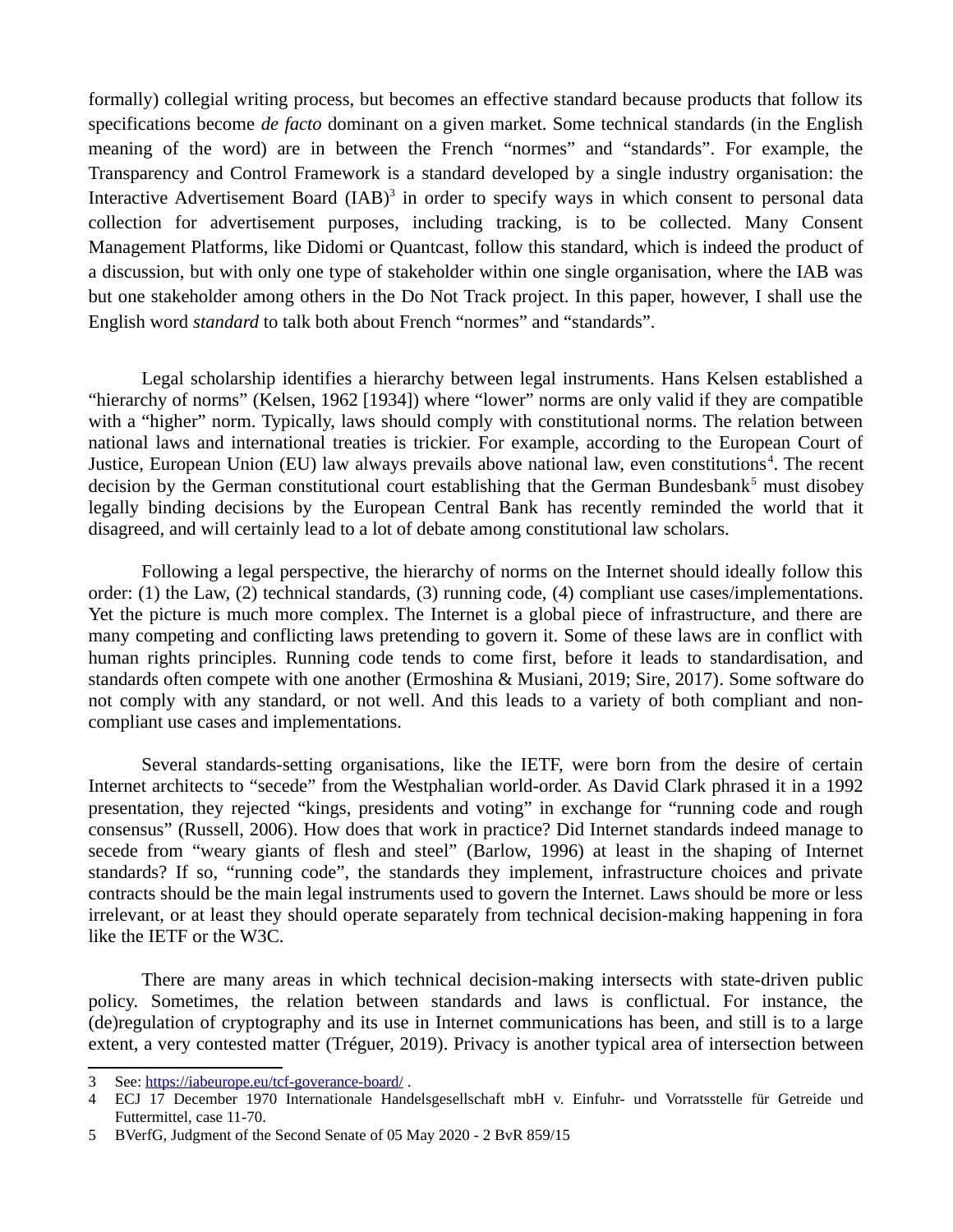the technical and the political. On the one hand, Lawrence Lessig (Lessig, 2000) argued that to a certain extent the Internet Protocol protects user privacy because an IP address does not identify the user directly. At the same time, the development of tracking technology – from cookies to fingerprinting – has allowed some actors to circumvent the non-identified nature of IP addresses. These techniques have been especially useful for the displaying of personalised advertisement by the advertising industry. One of its associations, the Interactive Advertisement Bureau, is currently actively promoting a standard called the Transparency Control Framework (TCF), which has been criticised as including elements that conflict with rules established in legal instruments such as the EU's General Data Protection Regulation (GDPR) (Matte et al., 2020). In practice, websites tend to abide by the former more than the latter (Degeling et al., 2019; Nouwens et al., 2020; Utz et al., 2019). Privacy is also a field of public action which has seen many attempts by certain norm entrepeneurs to adopt standards that would make the Internet and/or some of its applications more privacy-friendly. Such *techno-policy* standards, to use a concept borrowed from Deirdre Mulligan and Nick Doty (2013), are being discussed among others within the World Wide Web Consortium (W3C), which is where the field study presented in this paper was conducted.

# **Case study and methodology**

The World Wide Web Consortium (W3C) is an organisation hosting discussions on standards related to the World Wide Web, such as HyperText Markup Language (HTML) and Cascading StyleSheets (CSS). It also publishes recommendations on a variety of other technologies with heavy privacy implications, such as a Geolocation API, a Web Payments API or a Media Capture and Streams recommendation for access to microphones and video cameras. The W3C has hosted groups working on privacy preserving standards ever since 1997, when it became the host of the Platform for Privacy Preferences (P3P) project. Between 2011 and 2019, its Tracking Protection Working Group (TPWG) worked on a "Do Not Track" signal that browsers would send to web servers if a user did not want to be "tracked". Since 2011, another group, the Privacy Interest Group (PING), brings together a group of experts advising other working groups on how to implement privacy by design principles into their standards.

I studied these groups during a doctoral research project on the shaping of data protection public policy. One of the aims of this research was to investigate the existence of differences between discourses on privacy and data protection in classical state-centred decision-making arenas such as the Council of Europe and the European Union, and technical standards-settings organisations like the W3C. In the end, it appeared that in both settings, discussions were dominated by common references to a liberal privacy paradigm (Bennett & Raab, 2003; Fuchs, 2011) in which privacy is defined as an individual right to informational self-determination, or as W3C participants put it, "user control" (Rossi, 2020). It also appeared that legal developments in the EU culminating in the entry into application of the GDPR in May 2018 had a much greater impact on discussions within the W3C than initially assumed, given the prevalence of a narrative portraying technical decision-making as independent or at least agnostic towards the law. This would suggest that the work of privacy advocates (Bennett, 2008) who started working on the production of new informational privacy norms in the early 1970's (Hondius, 1975) and organised themselves into a transgovernmental network of policy entrepreneurs that had a pivotal influence on the slow but steady global expansion of data protection law (Newman, 2008) also achieved some success in shaping debates, if not outcomes, in private technical standards-setting fora.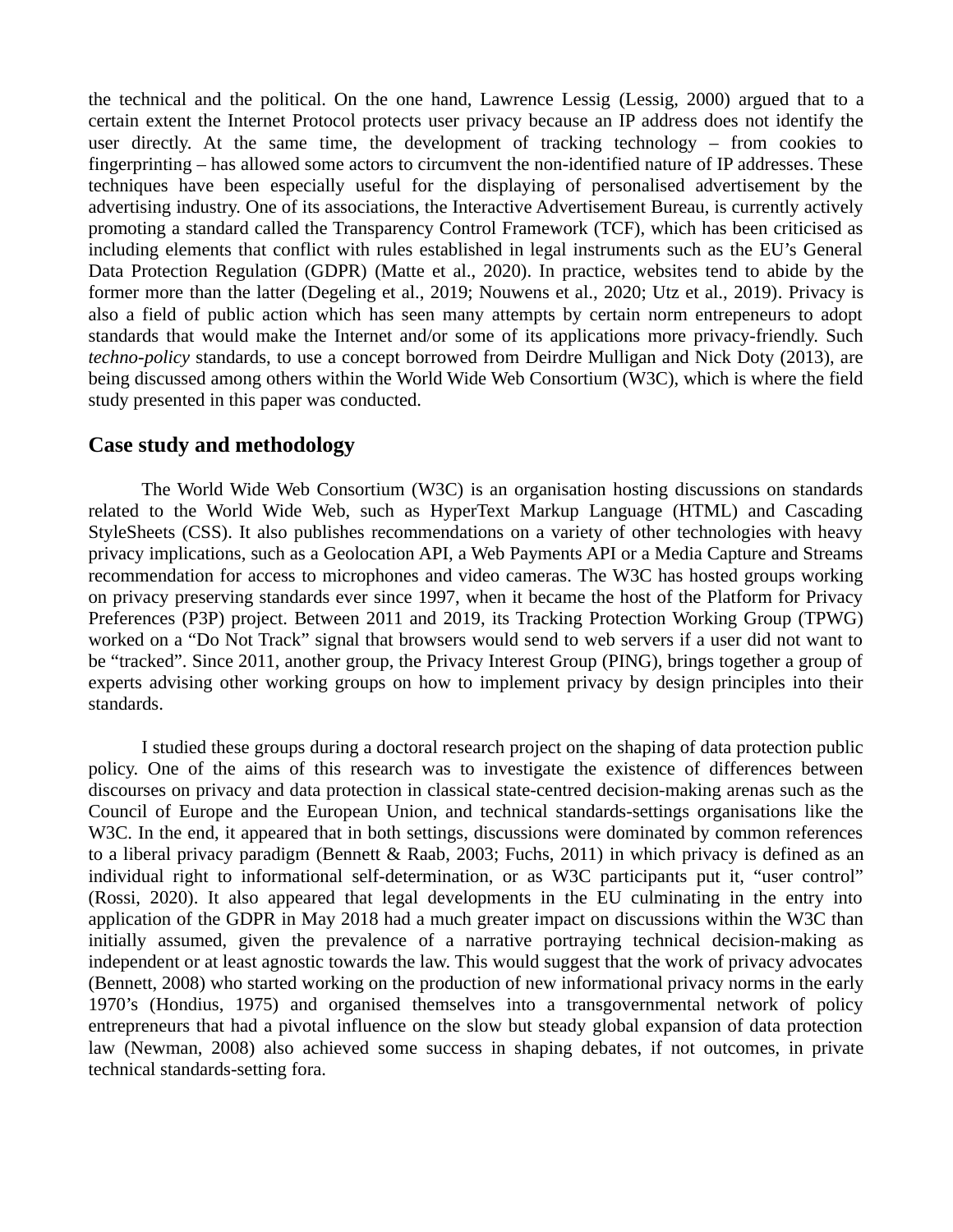This research was conducted between 2016 and 2019 and focuses on a period between 2011 and late 2018, but also includes elements on the P3P project which took place roughly between the mid-1990's and the mid-2000's<sup>[6](#page-4-0)</sup>.

Data was compiled from different sources.

First of all, I went through documents produced by the P3P working group (P3P WG), the Tracking Protection Working Group (TPWG) and the Privacy Interest Group (PING) to compare the definitions and principles I could find with legal provisions in EU law. I looked in particular at the definition of the notion of "personal data" and/or "personnally identifiable information" to study their parallel evolution.

Taking inspiration from work conducted by Nick Doty on security and privacy considerations in RFCs (Doty 2015), I generated statistics of the use of some significant terms, such as "law", "privacy", "gdpr" and "personal data" in 53 public W3C mailing-lists, including those tied to the P3P WG, the TPWG and the PING. I developed scripts to parse over 340 000 e-mails to look for such keywords, participants, and map these out. This helped me observe when and where there were pikes in the discussion on these topics, and to track clues about how the discussion moved from one working group to another. It also helped me select a narrower set of e-mails that I could read for qualitative document analysis (Bowen, 2009), providing factual elements but also enabled me to map the evolution of discourses and positions of actors involved in this process, with regards to privacy and legal developments in the EU. I focused mainly, but not exclusively, on e-mails exchanged in the frame of a heated debate on the definition of "tracking" that took place between 2011 and 2013 within the TPWG.

I also conducted semi-structured qualitative interviews with 10 members of these groups. These interviews were centred around their perceptions on privacy and their discursive strategies, but they also yielded a lot of information on how these actors perceived the relation between their efforts and the law. Finally, I took part in the 2018 Face-to-Face meeting of the PING in Lyon, during the W3C's annual Technical Plenary and Advisory Committee (TPAC), to observe the discussions and get a better understanding of the group's functioning.

I will proceed with the presentation of discourses produced within the W3C that portray it as independent from state-centred legal developments. I will then show how participants did in fact employ arguments based on legal requirements to defend their ideas and interests, before discussing the interaction between legal instruments and Web standards in the field of privacy.

## **Discourses on the Role of Legal Instruments on the Ground**

Standards-setting bodies such as the IETF and the W3C were created in part because of the will of its members to keep states at bay. It was believed by their founders that this would increase the quality of standards, as there would be no public authority that would be able to force the adoption of mediocre ones (Russell, 2006). Some interviewed W3C PING and TPWG participants shared the impression that they were staying "away" from legal considerations:

<span id="page-4-0"></span><sup>6</sup> The P3P project initially started outside the W3C, but it became a W3C Working Group in 1997, with support from Tim Berners Lee and the FTC. The project was closed in 2006, with the publication of version 1.1. of the P3P specification, but it was never widely implemented.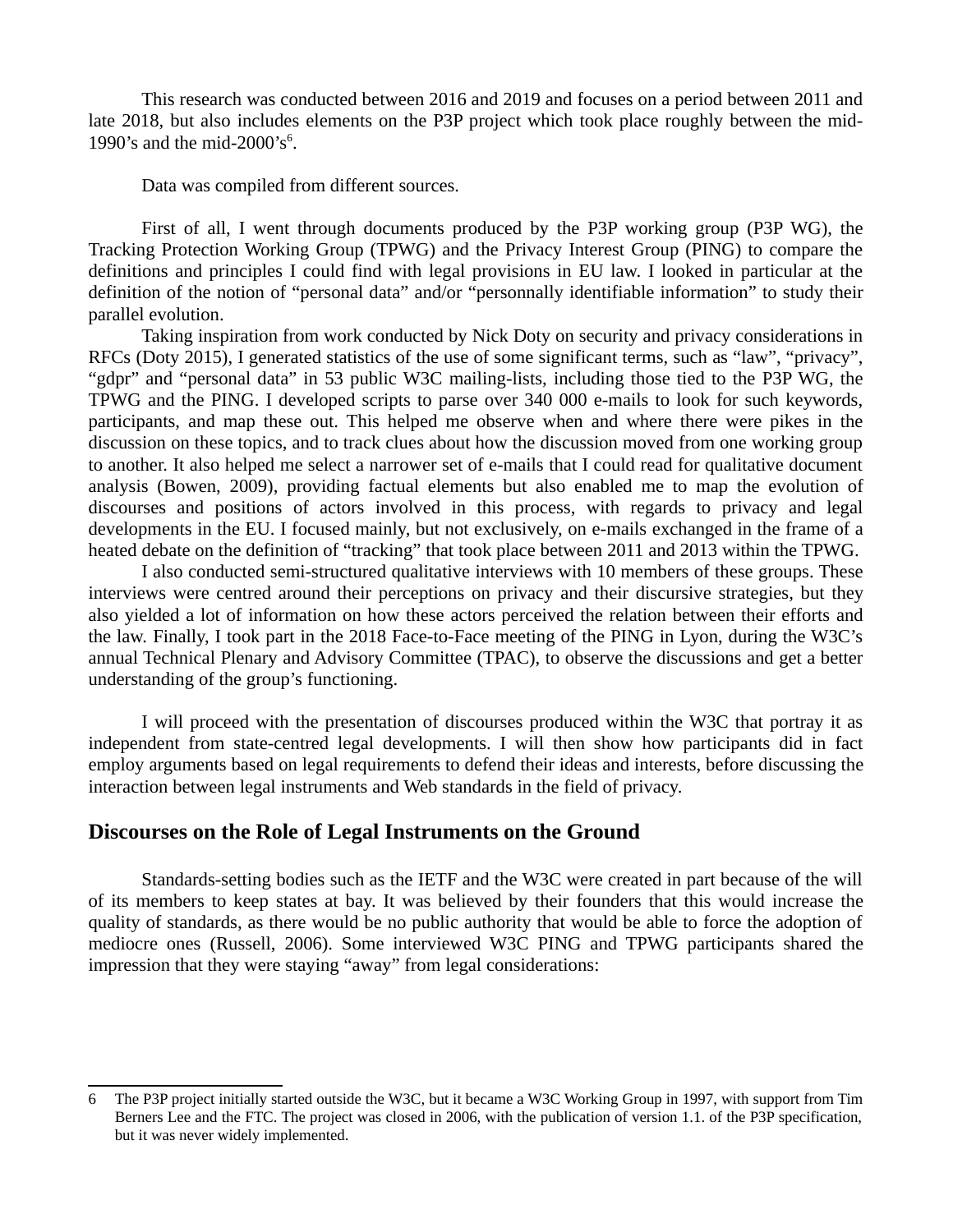"I think that at least my experience with standards is that, first of all, it tends to stay reasonably far away from the law. […] It sometimes comes up, but it doesn't tend to dominate discussions." (Interview with a member of the  $\text{PING}^7$  $\text{PING}^7$ )

This was explained by another member by the fact that laws often differ greatly from one jurisdiction to another, whereas the W3C is making standards for something global:

"Regulations differ so much between jurisdictions […]. The goals of W3C are to develop these things that are going to be complemented and used worldwide" (Interview with a member of the PING)

With regards to Web standards and privacy legislation, it can succesfully be argued that the W<sub>3</sub>C is *not* a data controller. Editors cannot predict the whole range of use cases of their specifications. According to Simon Rice, Technology Group Manager at the Information Commissioner's Office (the British Data Protection Authority) and member of the PING at the time of the interview:

"[…] Protocol designers [are not] data controllers specifically. So it's difficult to say: does this protocol comply with European legislation? In a lot of cases it doesn't need to. Because it's just a protocol. It's not actual processing, there is no data controller." (Interview with Simon Rice)

Furthermore, according to some W3C participants, legal experts are not good at writing down rules regulating the Internet, especially its technical elements. They portray legal texts as unclear to computer engineers, sometimes unhelpful, and therefore a good reason to pre-empt potentially mediocre legislative action by adopting voluntary rules set into widely accepted standards:

"The meta point here is that we'd rather see the folks close to the technology think about the user interaction and security \*now\*, and document the results of that, than have a bunch of privacy commissioners design UI and pass a law about it -- we've had that with the "cookie directive" in the EU; I'd rather not see a repetition of that for location and other device APIs. » (Thomas Roessler, 12 May 2009)

"Worst case, the law itself will serve as the compliance spec. However, it would help companies to have something translated from wonk to geek, something more easily implementable. Reference implementations and source code would help. » (Aleecia McDonald, 19 December 2016)

With one exception, guidance documents reviewed in this research $8$  and produced by W3C participants on privacy do not include any reference to laws. Instead, there may be references to other documents written by Internet standard-setting bodies. For example, a document called *Privacy Considerations for Web Protocols*, edited by Hannes Tschofening and Nick Doty, and also the *Self-*

<span id="page-5-0"></span><sup>7</sup> Only the names of interviewed participants who agreed to the publication of their name attached to the quotes are indicated.

<span id="page-5-1"></span><sup>8</sup> Reviewed documents include: *Privacy Considerations for Web Protocols* (28 July 2020), *Self-Review Questionnaire: Security and Privacy* (17 June 2020), *Mitigating Browser Fingerprinting in Web Specifications* (26 March 2020), *Tracking Compliance and Scope* (22 January 2019), *Tracking Preference Expression (DNT)* (17 January 2019), *Specification Privacy Assessment (SPA) Creating Privacy Considerations for W3C Technical Specifications* (28 June 2013), *The Platform for Privacy Preferences 1.1 (P3P1.1) Specification* (13 November 2006).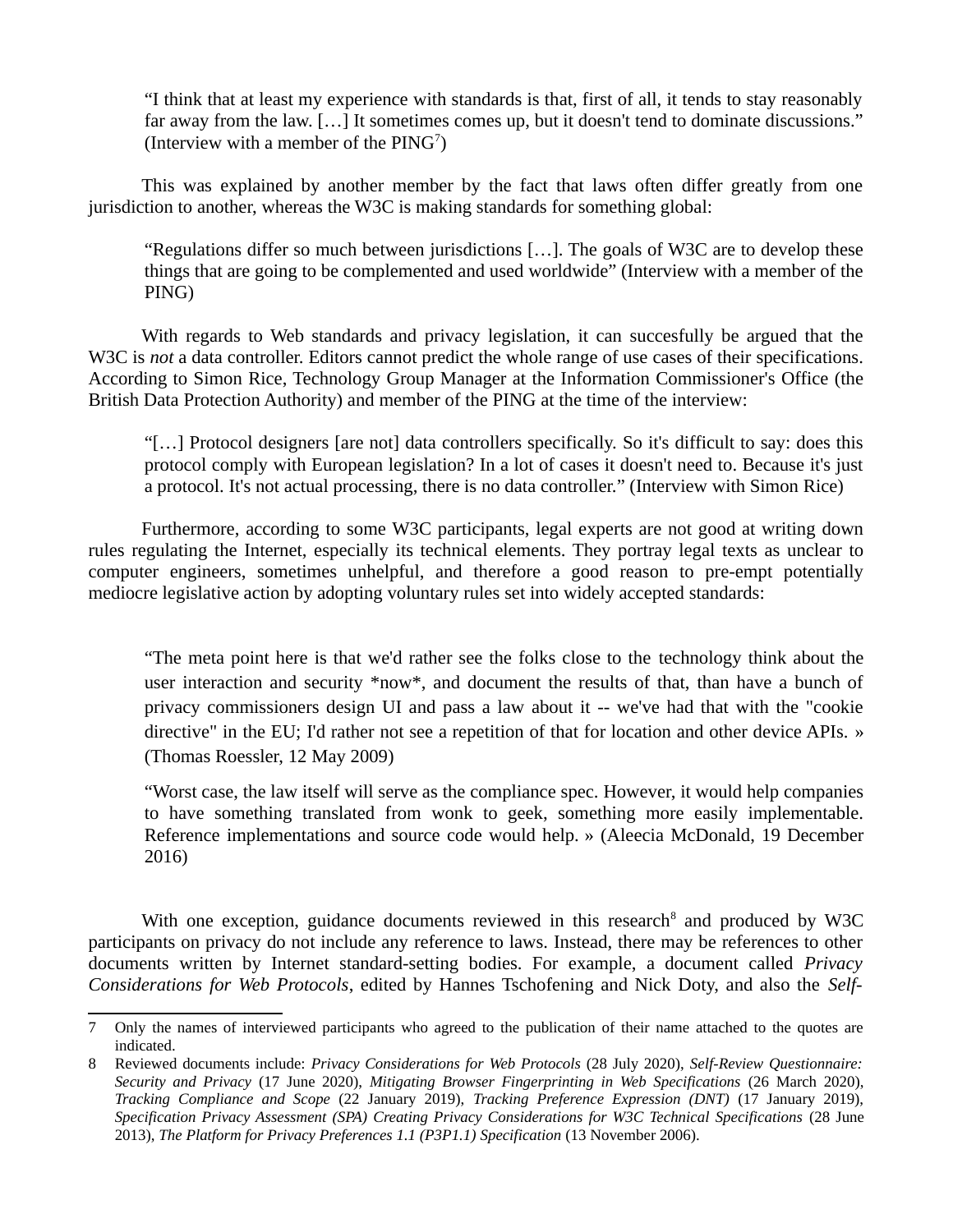*Review Questionnaire: Security and Privacy* published jointly by PING and the Technical Architecture Group (TAG) include references to several IETF documents, including RFC 6973 on *Privacy Considerations for Internet Protocols*.

The one exception I mentioned is an unofficial draft proposed in 2013 by Nokia engineer Frank Dawson, called *Specification Privacy Assessment*, which includes references to the OECD Privacy Principles, the US Federal Trade Commission (FTC) Fair Information Practice Principles and, more importantly, to EU Directive 95/46/EC on the protection of personal data. This document, however, has no official status and, as of July 2020, was no longer listed on the homepage of the W3C PING<sup>[9](#page-6-0)</sup>. Version 1.1 of the P3P specification, published as a Working Group note in 2006, only links to examples of legislation – including the 1995 European directive – in an appendix. This note, which presented itself as being "complementary" to existing legal requirements, was officially withdrawn by W3C in 2018 and was never widely implemented.

Therefore, looking at the history of bodies like the IETF and W3C, listening to impressions shared by W3C participants, and looking at documents produced within the W3C on the topic of privacy, it would indeed appear that standards are at least in a large part disconnected from legal requirements and maybe even the realm of legal discourse. There is no explicit hierarchy whereby W3C recommendations have to comply with the law. In other words, techno-policy standards such as P3P and Do Not Track as well as privacy considerations sections in other standards – like the Geolocation API – are there to protect the "privacy" of Web users, not (simply) to help implementers comply with legal requirements. Even if participants are aware that the standards they are working on may help them do so, this would be just a side-benefit.

# **Legal Instruments Used as Arguments in Techno-Policy Debates**

At least in the field of Web privacy, debates on privacy nonetheless contain a lot of references to the law. Legal requirements are often used as arguments in debates. This was especially the case in the discussions on the two Do Not Track draft recommendations: *Tracking Preference Expression*, which explains how a browser should communicate the expression of user preference, and *Tracking Compliance and Scope*, which describes how a server should respond to a Do Not Track signal.

Between 2011 and 2013, a heated debate took place within the W3C TPWG on what "tracking" exactly means (Rossi, 2020, pp. 466–478). At stake was what the Do Not Track signal would mean for data flows between a first-party, the website explicitly requested by the user, and third-party web elements called by the first-party website generating data flows between the user's computer and thirdparty websites that he or she may not be aware of. Does a website collecting browsing data about only its first-party users qualify as "tracking", or does the latter only refer to the action of recording a user's navigation *across* websites<sup>[10](#page-6-1)</sup>?

One participant, Ninja Marnau, a lawyer working for the DPA of Schleswig-Holstein, wrote to the group in November 2011 and argued that a standard allowing first-party sites to collect data even if the Do Not Track signal has been turned on by the user would be useless to ensure compliance with the EU's e-Privacy Directive:

<span id="page-6-0"></span><sup>9</sup> This document was listed in July 2019 on the homepage of W3C PING, as can be seen using the WayBack Machine: <https://web.archive.org/web/20190709014327/https://www.w3.org/Privacy/IG/>

<span id="page-6-1"></span><sup>10</sup> E-mails related to this controversy have been compiled into a single issue on a bug tracker used by the W3C TPWG, which can be found following this link: https://www.w3.org/2011/tracking-protection/track/issues/5.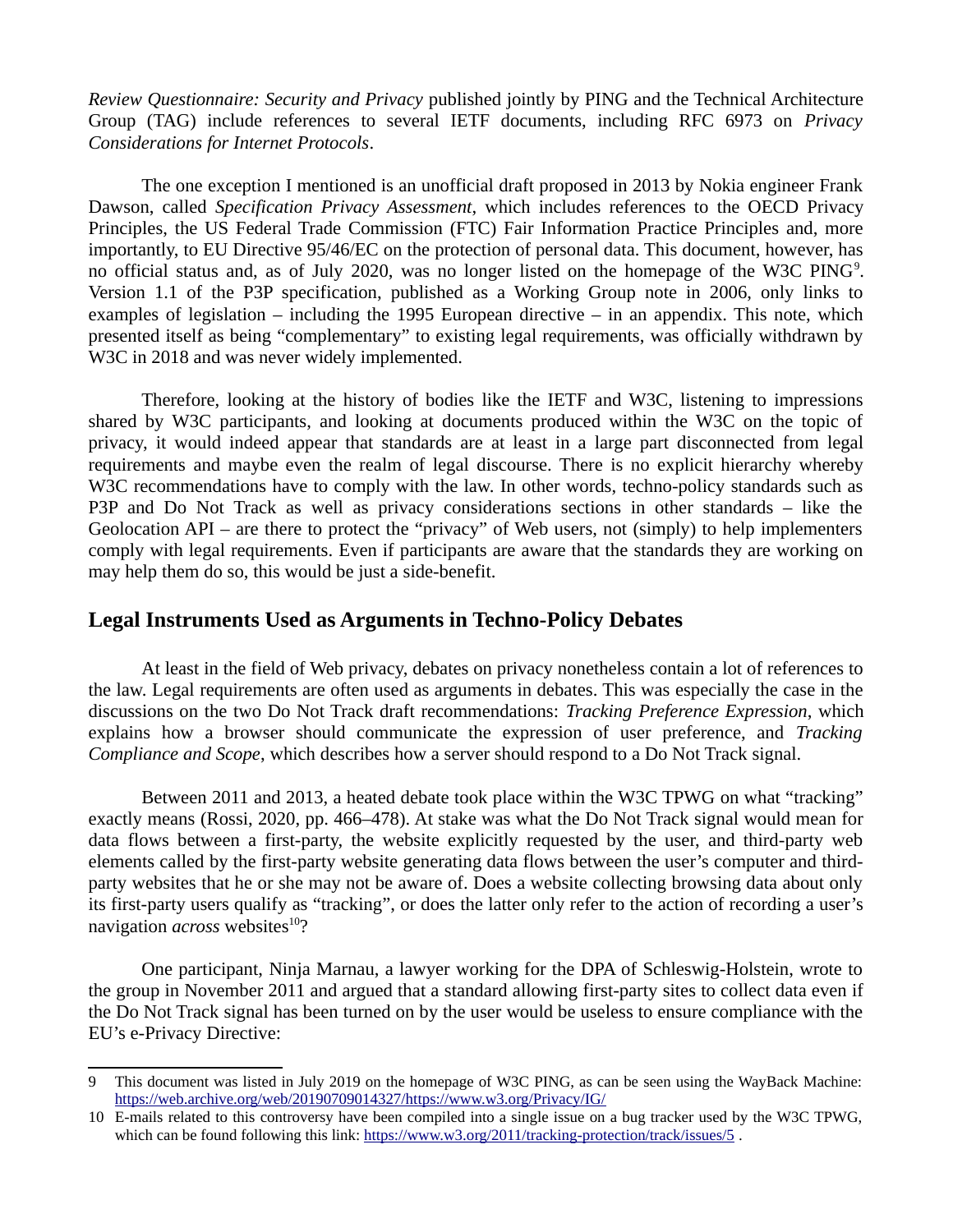"If you agree on not including first party tracking, you decide to not address in which way soever the requirements of Art. 5 III of the E-Privacy Directive concerning first parties. Lost opportunity." (Ninja Marnau, 30 November 2011)

Another participant, Shane Wiley, an engineer working at Yahoo, insisted that she was wrong because he had heard other lawyers stating the opposite:

" The ePrivacy Directive does not require consent for "legitimate" cookie use to deliver a service and most DPAs I've spoken to have felt this covers 1st party cookie use and that only "3rd party advertising cookies" are the true target of the ePrivacy Directive." (Shane Wiley, 30 November 2011)

While the validity of the legal analysis in this last quote is debatable<sup>[11](#page-7-0)</sup>, what is relevant here is to note the use of legal arguments is accepted as legitimate by both sides of the "tracking" debate. Given the fact of the existence of binding regulations requiring an expression of consent for the collection of personal data in situations like the collection of such data for marketing purposes, people like Rob van Eijk, who was working at the Dutch Data Protection Authority, framed the Do Not Track project as an opportunity to create a technically sound mechanism which would make compliance easier and less expensive if such legal requirements were carefully taken into account in the design of the protocol:

"It is clear that the group is not calling for (re)creating P3P. The discussion at the moment has come to the point of explorating how to acoomodate [sic] 'hooks' in the DNT protocol/spec to enable data controllers to become compliant with the EU requirement of explicit, informed consent." (Rob van Eijk, 28 March 2017)

When asked about his argumentative strategy to defend his proposals on privacy, Rigo Wenning, a lawyer and a W3C staff member who took part in both the P3P and the Do Not Track projects, answered: "with regulation, with European privacy regulation<sup>[12](#page-7-1)</sup>". According to an American engineer who was involved in the W3C PING: "I think that the GDPR is a good focal point for privacy experts. Because you can look at the GDPR and see what's going to be happening all across the world." And according to Mozilla engineer Sid Stamm, one of the early proponents of the Do Not Track mechanism:

"From the beginning, the advertising industry, at least in the United States, was very keen to be at the table. […] And the reason was because the Federal Trade Commission had more or less endorsed the W3C's efforts to standardise this Do Not Track thing. And that suggested to the industry that is actually currently self-regulated for the most part: get in the room with these technologists, and decide with them what you're gonna do, or we're gonna decide for you. It was legislative pressure, you know, at its best." (Interview with Sid Stamm)

Another stake in the debate on "tracking" was whether "not tracking" should mean an absence of data collection, or merely an opt-out on personalised advertisement. In order to ensure that it would not be the latter, John Simpson shared a letter of the Article 29 Working Party with the TPWG on 5 March 2012. In this letter, Jacob Kohnstamm, chairman of the Working Party, insisted that an "essential condition for DNT to meet the requirements of European data protection law is that a DNT-

<span id="page-7-0"></span><sup>11</sup> On cookies, tracking and e-Privacy directive, see i.a.: Coupez & Péronne, 2020; Degeling et al., 2019; Jabłonowska & Michałowicz, 2020; Matte et al., 2020; Santos et al., 2019.

<span id="page-7-1"></span><sup>12</sup> Original version: « Avec la régulation, avec la régulation de la vie privée européenn ».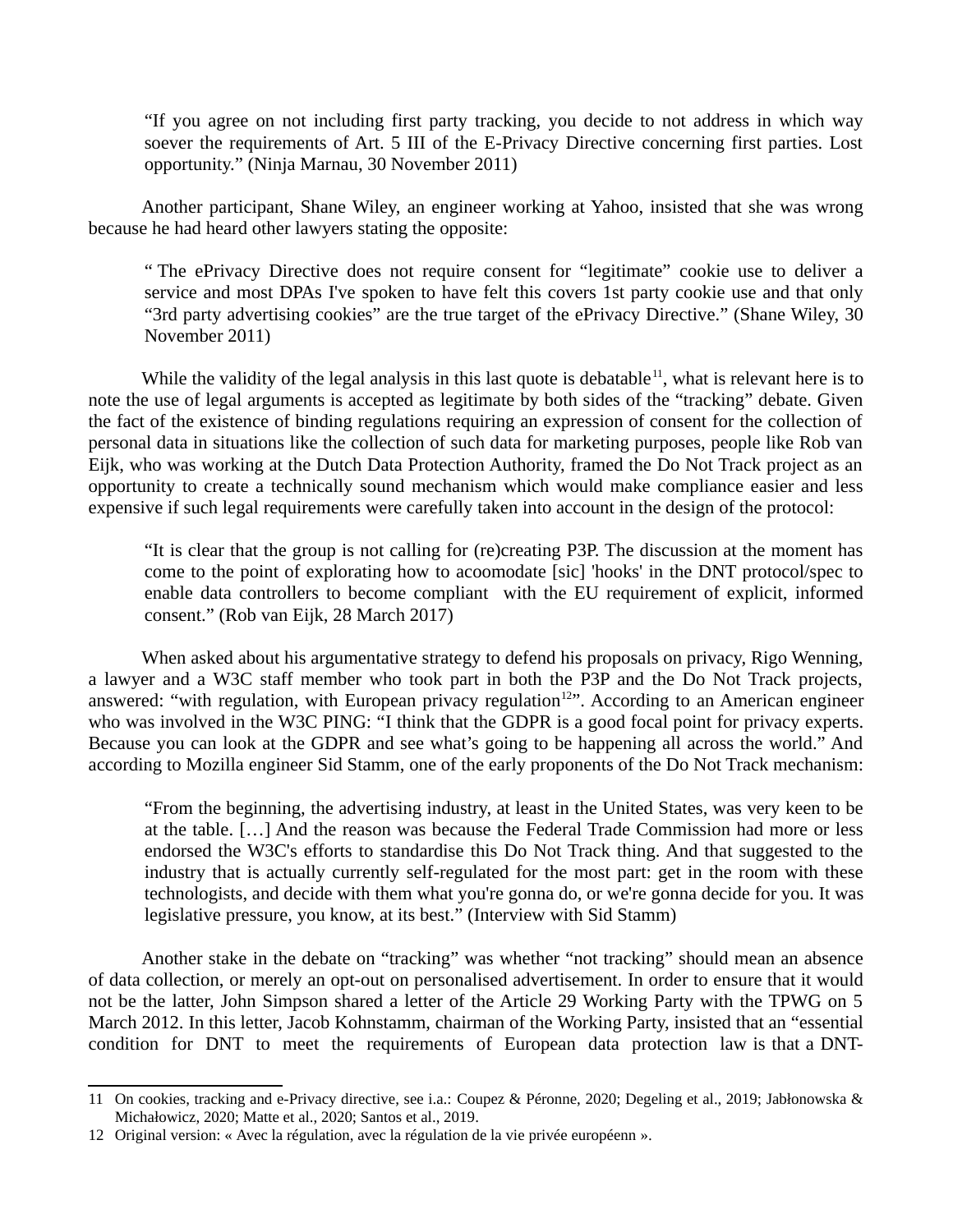setting in a browser means that users should no longer be tracked, instead of just not being shown targeted advertisements." (Kohnstamm 2012).

Each W3C Working Group is defined by its charter, which includes a starting date and a date when the group is expected to have concluded its assigned mission. In 2016, the TPWG petitioned the W3C's Advisory Committee for an extension of its charter. To do so, it had to prove that it was making progress, and that further progress was still relevant. In December, Baycloud co-founder Mike O'Neill shared a link to a webpage of the International Association of Privacy Professionals summarising a leaked draft of the Commission's proposal for an e-Privacy Regulation that would replace the current e-Privacy Directive:

"This a good summary of the leaked draft ePrivacy regulation, and points out the relevance to Do Not Track:

https://iapp.org/news/a/eprivacy-leaked-draft-the-good-the-bad-and-the-missing" (Mike O'Neill (1), 16 December 2016)

Jeff Jaffe, who was – and still is – CEO of the W3C, answered that he "didn't see where this pointed to any W3C Standard for Do Not Track, or any compliance regime." (Jeff Jaffe, 16 December 2016). This led to several lengthy answers, among others by Mike O'Neill (16 December 2016 (2)), Walter van Holst (16 December 2016) and Aleecia McDonald, the latter insisting that:

"There are almost certainly other options that could work, given enough effort. They'd be starting from scratch.

Enforcement of EU laws begins in a year and a half.

W3C DNT started in Fall 2011. It's not so far off from meeting EU compliance. It seems worth a final push. I say that as someone who would rather dental work to more DNT discussions." (Aleecia McDonald, 16 December 2016)

On the same day, Matthias Schunter, engineer at Intel and co-chair of the TPWG, shared an email sent by Jan Philipp Albrecht, the rapporteur of the GDPR in the European Parliament, to Tim Berners-Lee (Director of the W3C), Jeff Jaffe and him, in which he clearly defended an extension to the group's charter:

"Hi Folks,

we received very strong support from the EU (enclosed) that endorse our renewed focus on compliance with EU regulations and would welcome browser/tool-support for opt-in to data collection in the EU.

Regards,

matthias

-------- Forwarded Message --------

[…]

Dear friends in the W3C,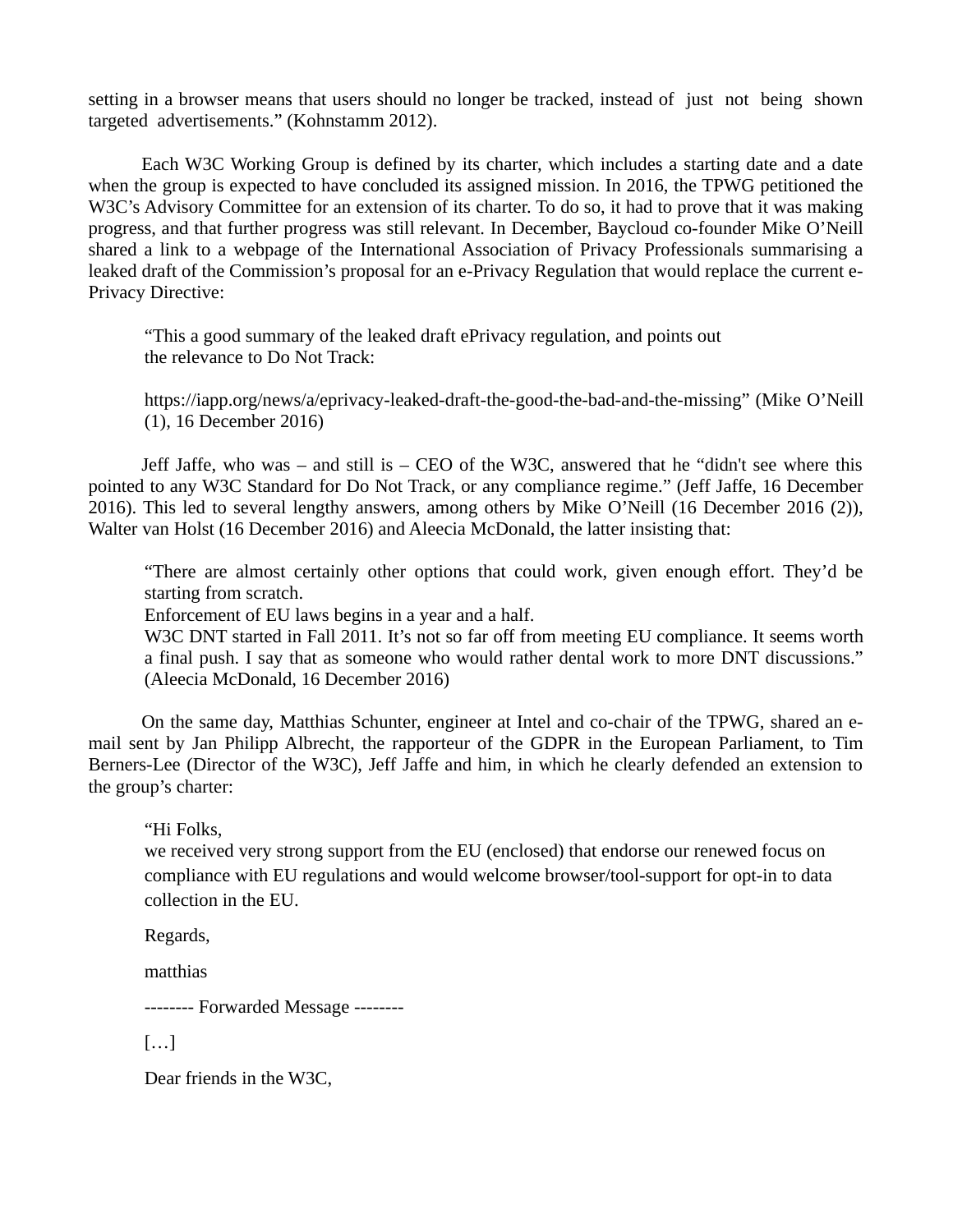Allow me to address you with a few remarks on the W3C Tracking Protection Working Group and its future work. […]

2. On many web sites, including those run by the major online publishers, there can be several hundred "third-party" servers accessed when a page is visited. If personal data is processed by these servers, the GDPR requires that the identity of the relevant data controller, its claimed legal basis and purpose for processing be declared. Other than described in the Do Not Track Tracking Preference Expression (TPE) document, there is currently no standardised web platform method for doing this. […]

9. For all these reasons, there is more work to do in your area of expertise. I urge you therefore to extend the mandate of the TPWG until after the end of 2016.

Best regards,

Jan Philipp Albrecht" (Matthias Schunter, 16 December 2016)

Thanks in part to legislative pressure and the support of actors like Jan Philipp Albrecht and the Article 29 Working Party, the TPWG was rechartered in January 2017. A table summarising the Charter history of the group shows how this had an influence on the stated goals of the group themselves:

| <b>Charter Period</b>    | <b>Start Date</b> | <b>End Date</b> | <b>Changes</b>                      |
|--------------------------|-------------------|-----------------|-------------------------------------|
| <b>Initial Charter</b>   | 2011-09-08        | 2012-07-31      | N/A                                 |
| <b>Charter Extension</b> |                   | 2014-04-30      | none                                |
| <b>Charter Extension</b> |                   | 2015-12-31      | none                                |
| <b>Charter Extension</b> |                   | 2016-12-31      | none                                |
| <b>New Charter</b>       | 2017-01-26        | 2017-12-31      | Refocused on TPE and EU compliance. |
| <b>Charter Extension</b> |                   | 2018-09-30      | none                                |

*Screenshot taken on the webpage of Tracking Protection Working Group Charter[13](#page-9-0) .*

In 2018, when Xueyuan Jia announced to the group that its charter was again extended, she made references to the need for further progress to make sure Do Not Track could be used to comply with EU legal obligations:

"When we last re-chartered the Working Group […], the Director indicated a main focus for the extended implementation phase was to demonstrate the viability of DNT to address the requirements for managing cookie and tracking consent that satisfies the requirements of EU privacy legislation." (Xueyuan Jia, 10 April 2018).

In 2019, however, she made an announcement to the *public-tracking* mailing-list that the TPWG was closed, due to a lack of activity and adoption of the standard $14$ .

<span id="page-9-0"></span><sup>13</sup> This page can found at:<https://www.w3.org/2016/11/tracking-protection-wg.html#history>

<span id="page-9-1"></span><sup>14</sup> See the e-mail she sent on the  $17<sup>th</sup>$  of January, 2019.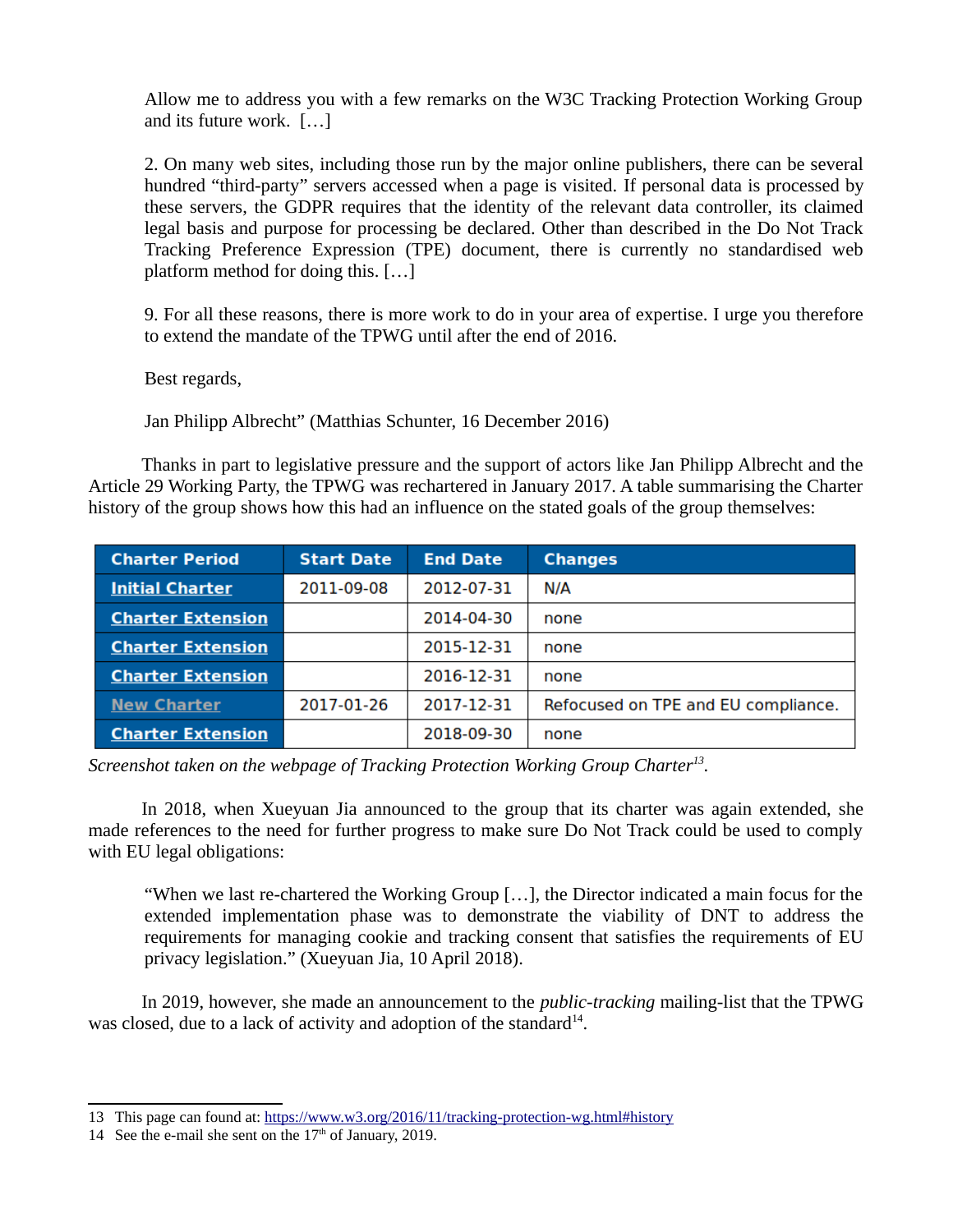# **Understanding the Use of Legal Arguments in Techno-Policy Standards-Setting Processes**

In order to understand this apparently paradoxical use of legal arguments in an arena that is supposed to be at arm's length from "kings, presidents and voting", one has to bear in mind that the W3C has no authority to coerce actors within the Web ecosystem to abide by its recommendations, even those that are officially endorsed. Even its authority on the HyperText Markup Language (HTML), a cornerstone of Web technology, is contested by the existence of a rival organisation set up in 2004: the Web Hypertext Application Technology Working Group (WHATWG) (Sire, 2017). This is why successful standards are those around which there is a technical consensus that it is the best working solution for the problem it solves. This in turn is why the prevailing norm of discourse ethics, observed by Luca Belli (Belli, 2016, pp. 368–370) at the Internet Governance Forum (IGF) and at the IETF is also very present at the W3C (Rossi, 2020, pp. 450–481). The launch of a debate on the definition of "tracking", sponsored by Roy Fielding, who was working for Adobe, a company involved in the ad industry, was perceived by many privacy advocates as a tactical manoeuvre to delay consensus and contribute to the failure of the project<sup>[15](#page-10-0)</sup>. Usually, everything is done in order to preserve consensus so that a draft can proceed on the path towards being a widely implemented standard. The W3C's guidebook for participants is tellingly called the *Art of Consensus[16](#page-10-1)* .

Even though the technical object of the discussion actually often acts as a mediator for political or moral debates, participants are reluctant to openly engage in discussion on values, politics or philosophy in order to avoid delaying an already complex decision-making. This is why, for example, the authors of the draft *Privacy Considerations for Web Protocols* deemed it important to specify that:

"This document does not attempt to define what privacy is (in a Web context). Instead privacy is the sum of what is contained in this document. While this may not be exactly what most readers would typically assume but privacy is a complicated concept with a rich history that spans many disciplines and there remains confusion over the meaning." (Tschofening and Doty, 2020)

So in this context, where consensus is paramount, where people may agree with the sentence "user privacy is a good thing", but disagree on what that means and on the extent to which it should prevail over other interests – such as the interests of web publishers and advertisers to profile their visitors – references to the law are one of the ways in which it becomes possible to defend values while presenting the argument in a technical manner, signalling that: this is not (only) about (my potentially subjective) belief and value system, but also about doing what is *technically* best in order to comply with (objective) legal requirements.

Of course, another reason is simply the fact that pressure from public authorities was an important factor in convincing industry representatives to take part in discussions on projects like P3P and Do Not Track (Nick Doty & Mulligan, 2013, p. 145; Kamara & Kosta, 2016; Kohnstamm, 2012;

<span id="page-10-0"></span><sup>15</sup> On 10 December 2011, Jonathan Mayer wrote to the public mailing-list of the TPWG that "The working group has now swirled around the "How do we define tracking?" and "How do we define Do Not Track?" drains several times. […] This approach is not productive. […] I would propose that we mark ISSUE-5 as POSTPONED since achieving consensus on it is not necessary to the working group's tasks." (Jonathan Mayer, 2011). According to Rigo Wenning in an e-mail sent on 12 January 2012: "Roy is trying to import the difficult meaning discussions of the Compliance Specification into the DNT Specification […]" (Rigo Wenning, 2012). The debate was called a "diversion" by Rigo Wenning in an interview.

<span id="page-10-1"></span><sup>16</sup> See:<https://www.w3.org/Guide/>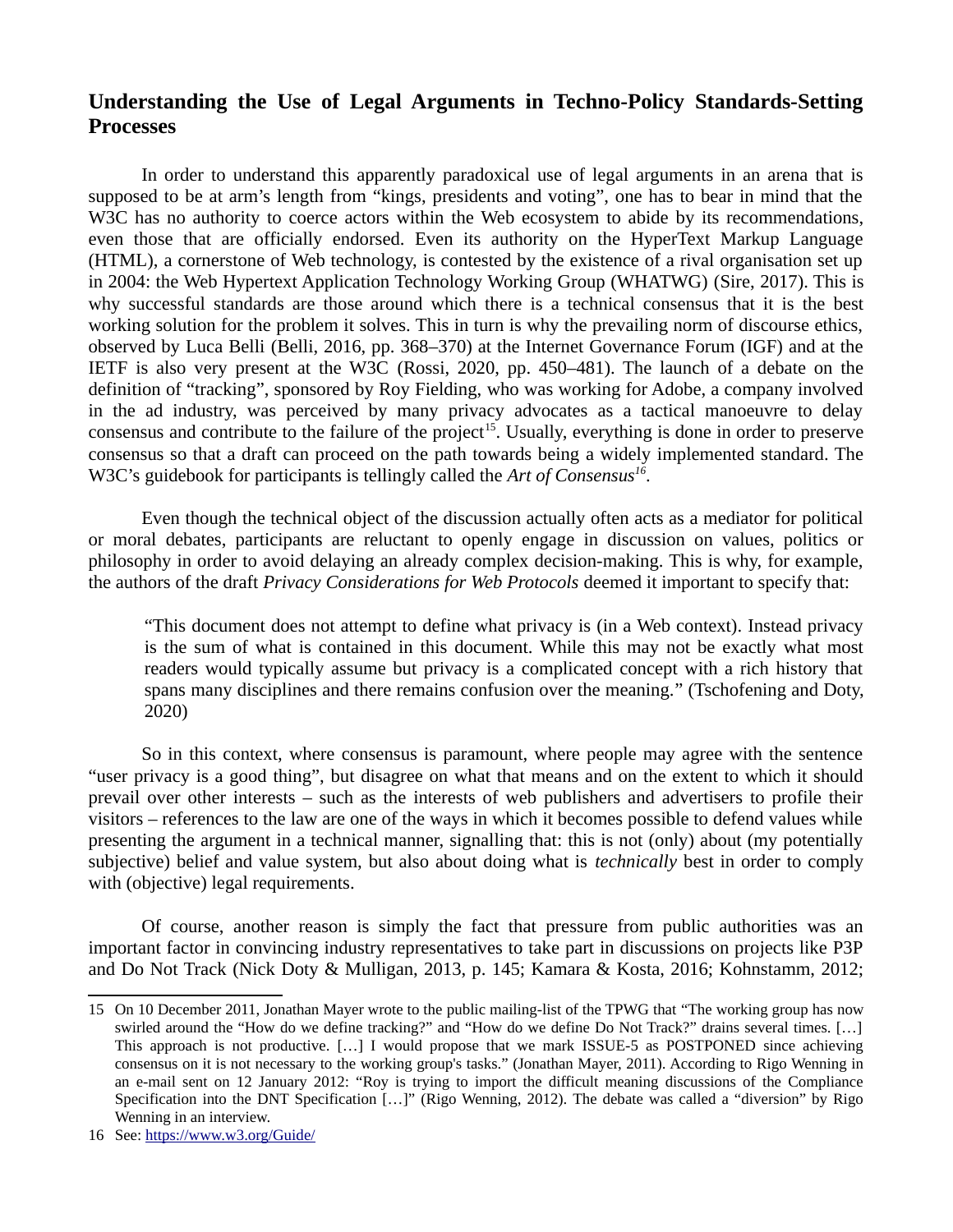Soghoian, 2011; FTC, 2011, Matthias Schunter e-mail of 16 December 2016). Some of the people who participated in TPWG and/or PING, like Ninja Marnau, Simon Rice, Vincent Toubiana and Rob van Eijk were also working for Data Protection Authorities at the same time, and gave some input. In 2009, the European Union amended its 2002 e-Privacy Directive to compel websites to ask for opt-in consent to save data (such as cookies used for cross-site tracking purposes) on a user's device. Recital 66 of the amending directive<sup>[17](#page-11-0)</sup> stated that "where it is technically possible and effective, in accordance with the relevant provisions of Directive 95/46/EC, the user's consent to processing may be expressed by using the appropriate settings of a browser or other application." In 2013, California amended its Online Privacy Protection Act<sup>[18](#page-11-1)</sup> to force websites to disclose how they respond to the Do Not Track signal. It was only a disclosure law, however, that left websites free to ignore their visitors' privacy preferences expressed through the mechanism. In 2016, the EU adopted a General Data Protection Regulation which provided for fines up to 4% of global turnover for certain categories of violations of data protection rights, including failure to collect valid consent. It contains a definition of "personal data" that is large enough to cover data able to "single out" an individual and profile her for marketing purposes even without being able to identify her by name (Zuiderveen Borgesius, 2016). In 2017, the European Commission tabled a Regulation proposal to replace its 2002 e-Privacy Directive. Its Recital 22 is even more explicit than Recital 66 of the 2009 Directive on its support to the Do Not Track project<sup>[19](#page-11-2)</sup>. Its article 9 (3) states that "[...] where technically possible and feasible, for the purposes of point (b) of Article 8(1), consent may be expressed by using the appropriate technical settings of a software application enabling access to the internet." Its explanatory memorandum mentions Do Not Track as a desirable standard for the expression of user consent (EU Commission COM (2017) 10 FINAL, p. 8).

Another possible explanation, though perhaps less potent than the previous one, to the presence of legal arguments on privacy within the W3C is that legal materials may be used as a source of expertise, or at least as a source of inspiration for rules and definitions. This is reflected in the *Specification Privacy Assessment* draft document that was proposed by Frank Dawson to the PING, which references an article written by Paul Schwartz and Daniel Solove on the definition of "Personally Identifiable Information" (Schwartz & Solove, 2012). It can also be seen in documents produced by the TPWG. Since 2012, successive Tracking Preference Expression draft specifications include terms such as "personal data" and "controller" which are borrowed from data protection law<sup>[20](#page-11-3)</sup>. The W3C Security and Privacy Questionnaire includes a reference to RFC 6973, which defines "personal data" as "[a]ny information relating to an individual who can be identified, directly or indirectly", a wording that is almost exactly the same as in that found in the Council of Europe's

<span id="page-11-0"></span><sup>17</sup> Directive 2009/136/EC of the European Parliament and of the Council of 25 November 2009 amending Directive 2002/22/EC on universal service and users' rights relating to electronic communications networks and services, Directive 2002/58/EC concerning the processing of personal data and the protection of privacy in the electronic communications sector and Regulation (EC) No 2006/2004 on cooperation between national authorities responsible for the enforcement of consumer protection laws.

<span id="page-11-1"></span><sup>18</sup> An act to amend Section 22575 of the Business and Professions Code, relating to consumers. Approved on 27 September 2013.

<span id="page-11-2"></span><sup>19</sup> It states that: "The methods used for providing information and obtaining end-user's consent should be as user-friendly as possible. Given the ubiquitous use of tracking cookies and other tracking techniques, end-users are increasingly requested to provide consent to store such tracking cookies in their terminal equipment. As a result, end-users are overloaded with requests to provide consent. The use of technical means to provide consent, for example, through transparent and user-friendly settings, may address this problem. Therefore, this Regulation should provide for the possibility to express consent by using the appropriate settings of a browser or other application. The choices made by end-users when establishing its general privacy settings of a browser or other application should be binding on, and enforceable against, any third parties."

<span id="page-11-3"></span><sup>20</sup> See all versions since the one published on 13 March 2012:<https://www.w3.org/TR/2012/WD-tracking-dnt-20120313/>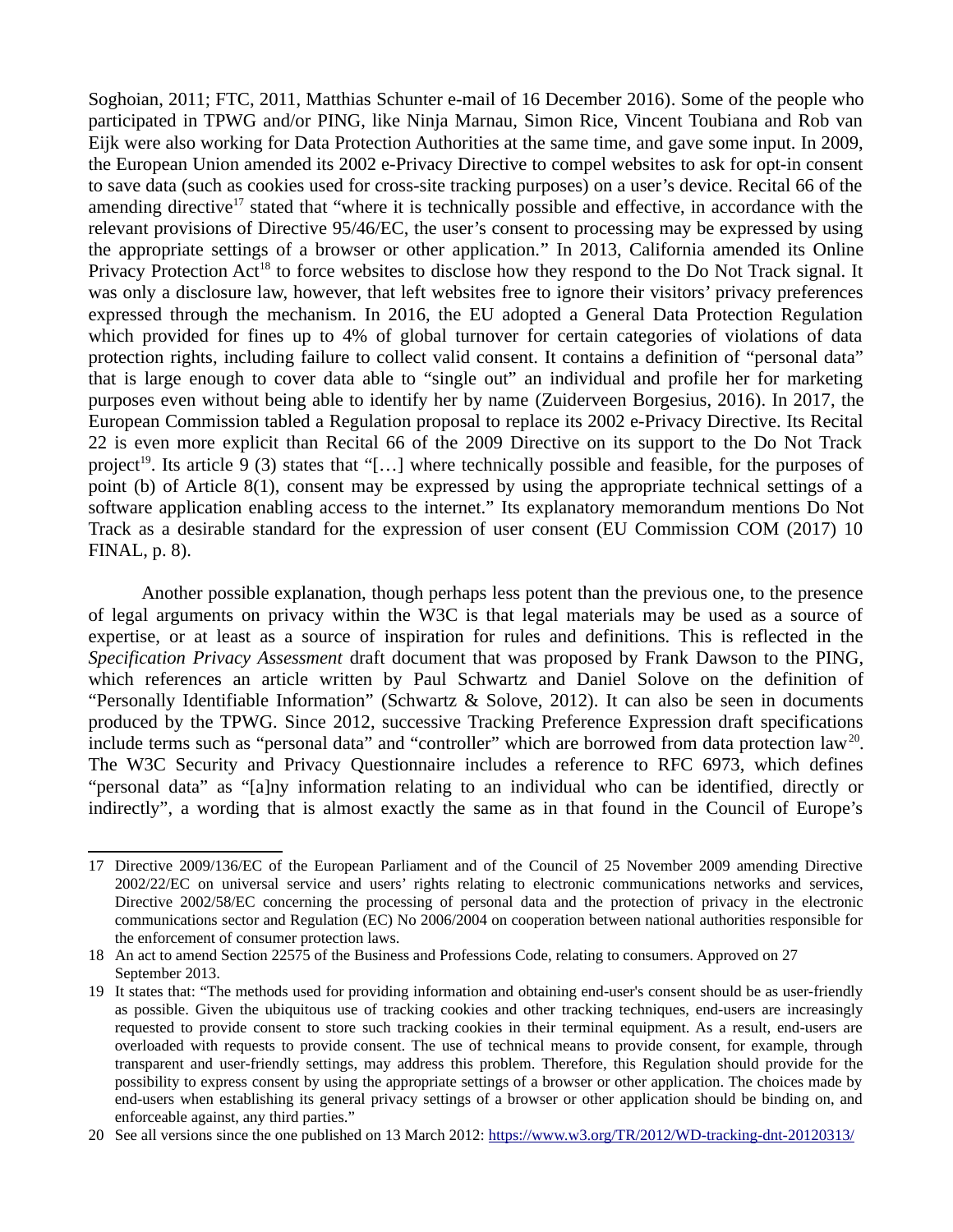Convention 108[21](#page-12-0), and may be considered a semantic equivalent to the lengthier definition contained in the GDPR (Rossi, 2020). As it turns out, privacy advocates within the W3C, even those who are not trained in the field of law, have often read or listened to what legal experts in Europe and in the United States have written on the topic. This has contributed to an understanding of "privacy" that is in line with the liberal paradigm on privacy which prevails in institutional state-centred settings like the EU (see: Bennett & Raab 2003 and Rossi 2020).

On this topic, it is interesting to note that there has been a gradual shift, within the *publicprivacy* mailing-list, from using the term "personal information" to using "personal data". The former is usually found in American legal documents, alongside "personally identifying information", whereas the latter is found more often in European texts. This rise of the "personal data" and the decline of "personal information" appears to be in part – although not completely – linked to the appearance of discussions on the "GDPR" in the mailing-list. This trend can be observed in the following graph, which shows the evolution of the monthly occurrences of each term in e-mails shared on *publicprivacy* between its creation and February 2018:



*Number of monthly occurrences of the "personal information", "personal data", "gdpr" and "data protection" on the mailing-list of the W3C Privacy Interest Group (Rossi, 2020, p. 562).*

This shows that there has been a trend where EU law has become increasingly influential in debates about privacy within the W3C after the adoption of the GDPR. But the relation between techno-policy standards like Do Not Track and legal instruments remains more complex than a gradual domination of the law over standards.

<span id="page-12-0"></span><sup>21</sup> Which both define it as "[…] any information relating to an identified or identifiable individual […]" (art. 2 (a) of Convention 108, art. 1 (b) of the OECD Guidelines Governing the Protection of Privacy and Transborder Flows of Data).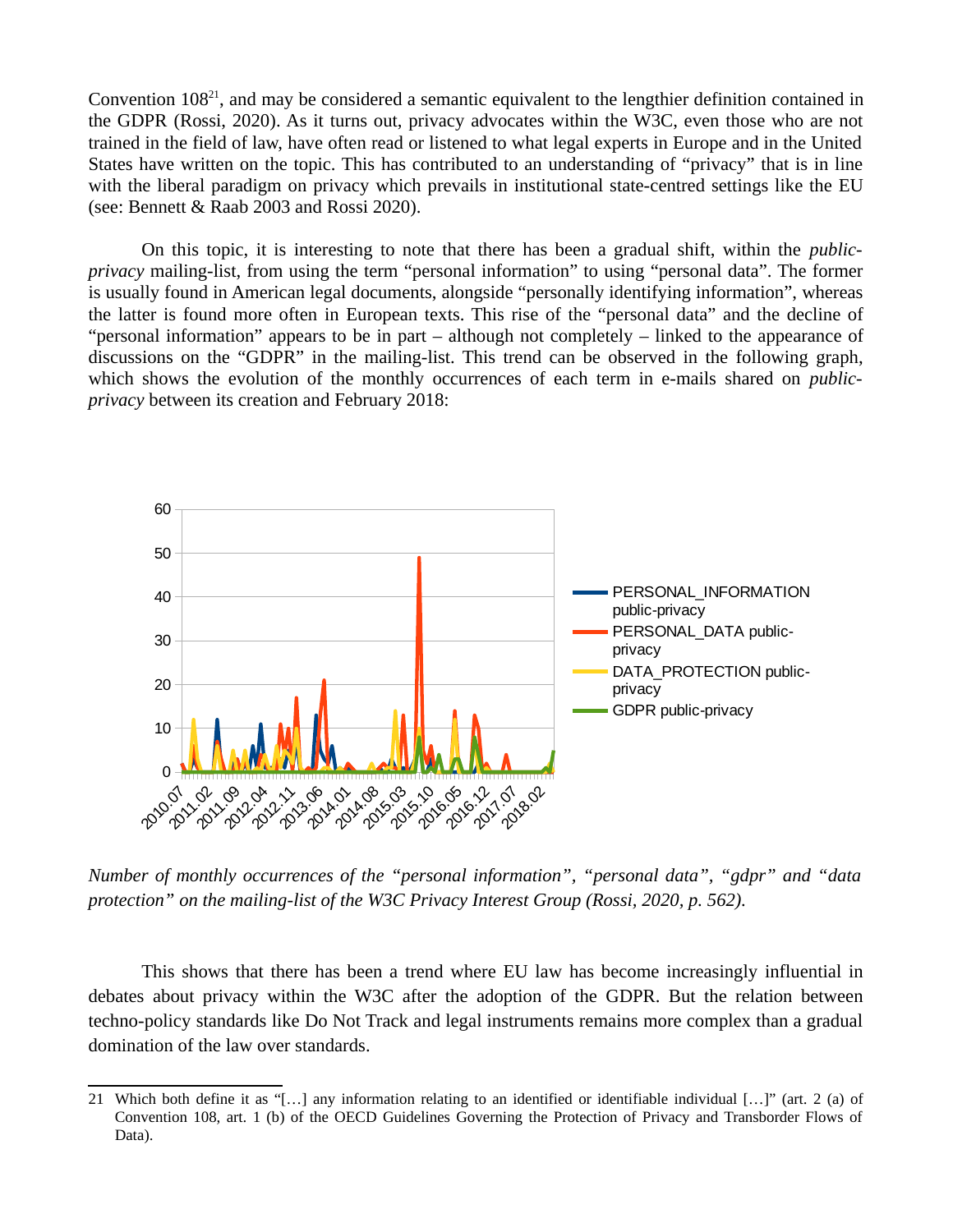# **On the Relationship Between Legal Instruments and Privacy Techno-Policy Standards**

California made it compulsory in 2013 for websites to disclose whether they respect user wishes expressed through Do Not Track. The European Union has taken a more technology-neutral stance, and legal documents, such as the e-Privacy Directive and the proposed e-Privacy Regulation only talk about "appropriate technical settings of a software application enabling access to the internet", "where technically possible and feasible"<sup>[22](#page-13-0)</sup>. Such settings do not necessarily have to be based on Do Not Track, but this mechanism was explicitly mentioned in the proposed Regulation's explanatory memorandum, and has received support both from EU and US legislators and regulators.

This shows that there appears to be a willingness from the side of legislators to leave some implementing decisions to private IG bodies like the W3C, putting the latter into a position that is typically that of a government adopting decrees specifying legislative provisions. Seen from this perspective, techno-policy standards like Do Not Track are *subordinated*, in the legal hierarchy of norms, to the will of the legislator. However, the fact that Do Not Track is global, but legislations are not, blurs this picture significantly. Not *all* legislators are equal in their capacity to set the regulatory framework specification authors take into account. In fact, Irene Kamara and Eleni Kosta (2016) have pointed out several challenges Do Not Track has to overcome to be considered a valid expression of consent even under the data protection legal framework of the EU.

In 2015, Isabelle Falque-Pierrotin, who succeeded Jacob Kohnstamm as chairwoman of the Article 29 Working Party, sent a letter to the TPWG, with two participants who were also privacy advocates (Rob van Eijk and Nick Doty) in copy, with a list of requirements the Do Not Track specifications had to follow in order for them to become a valid standard for the expression of consent to tracking under EU law (Falque-Pierrotin, 2015). Most of her recommendations were not taken over in the specifications. For example, the Article 29 Working Party noted that "the limitation of DNT to only third party tracking presents [a] crucial obstacle, where DNT would not suffice to achieve compliance with the EU legal framework" (Falque-Pierrotin, 2015, p. 2). So despite the fact that European legislation had an influence on the content of techno-policy standards like Do Not Track, and despite the use of arguments based on European law by certain actors in the process, the contents of the Do Not Track specifications cannot be understood as simply an enforcement measure of European privacy and data protection law, or any other law from any other jurisdiction.

Therefore, even if some laws make direct or indirect references to techno-policy standards, the very fact that laws are territorial whereas Internet standards are global makes it impossible to fit the latter into the hierarchy of norms of the former. After all, generally, international treaties and norms are – at least in theory – superior to national law, which are in turn superior to sub-national legislation. But it would not be easily conceivable for global Internet standards to be above national law from a legal standpoint. Stating one applies Do Not Track could not constitute a defence against the established fact of having infringed upon applicable national data protection or privacy legislation applicable where the defendant is located.

<span id="page-13-0"></span><sup>22</sup> Art. 9 (2) of the Proposed e-Privacy Regulation, EU Commission, document COM(2017) 10 final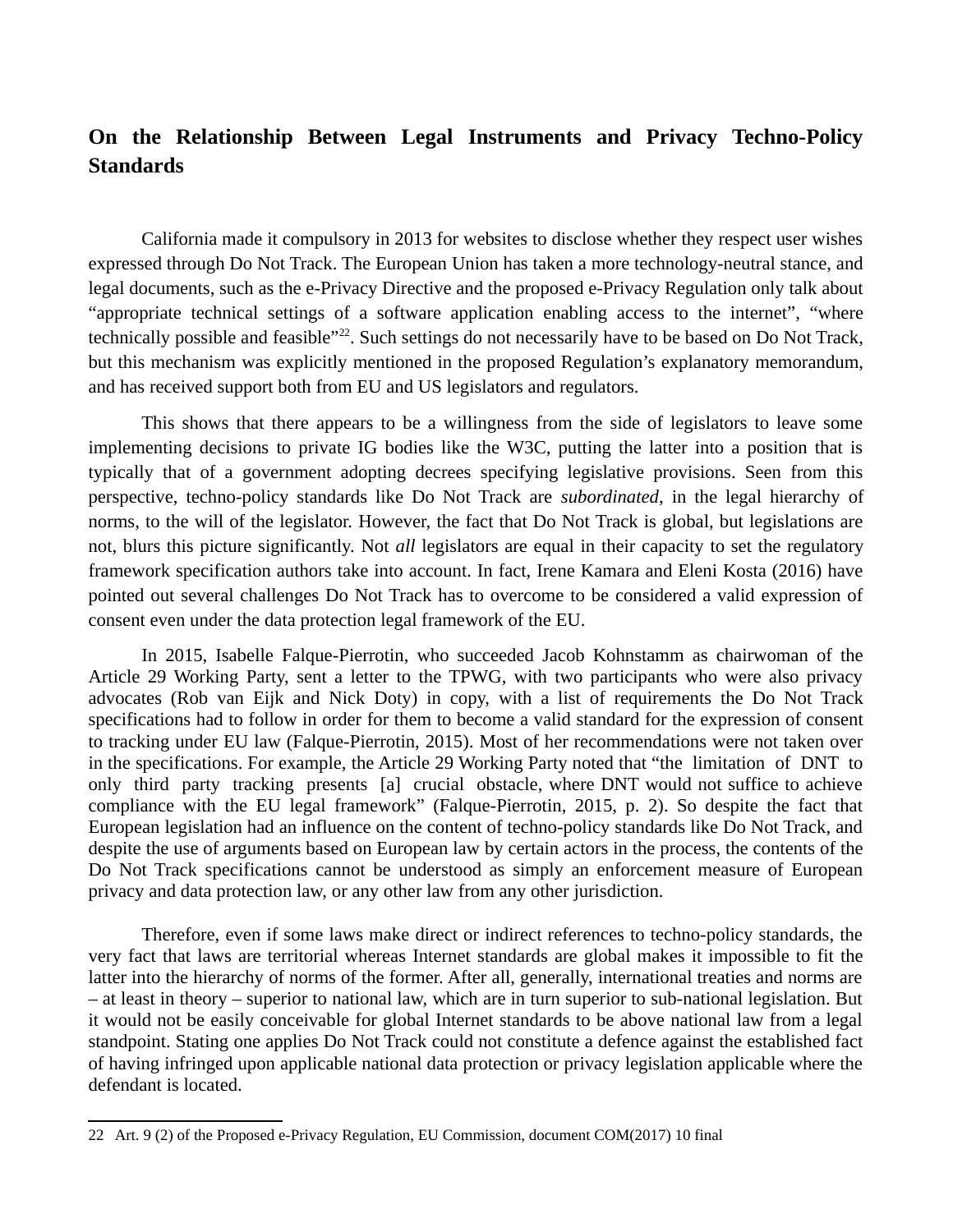P3P and Do Not Track ultimately failed in being widely accepted and implemented standards. Others, like HTTPS or – to a lesser extent – the IAB's TCF framework for cookie banners, have been successful in imposing their rules to a wide range of Web actors. They have become, or are becoming, effective governance instruments on the Internet, regardless of whether they reflect rules contained in national laws or not. But, like Do Not Track and the TCF, these standards may not have been written were it not for the existence and the influence of these national laws. And while – from an EU perspective – data controllers may not be able to rely only on these standards, they may still use them for compliance as long as they interpret the contents of these standards under the light of their legal obligations when designing their implementations.

## **Conclusion**

The law is thus never as far away as it seems, even in private technical standards-setting bodies that were set up as a reaction to "kings, presidents and voting" to promote "rough consensus and running code". While some of the interviewed participants perceive their work as "reasonably far away from the law", there are many examples of messages containing legal arguments or references to legal expertise being exchanged on W3C mailing-lists related to privacy. EU law, in particular, appears to have become increasingly influential and some terms and definitions, like "personal data" or "controller", have been imported in IETF and W3C documents. Privacy advocates, in particular, have been using the need for compliance with national laws, and especially with EU law since the entry into application of the GDPR, to defend their arguments. While debates on values and politics are frowned upon in arenas that value technical consensus as a guiding principle in the standard-setting process, legal arguments were accepted and there are examples of debates between TPWG participants on points of legal expertise.

Support from both legislators (like Jan Philipp Albrecht, rapporteur of the GDPR in the European Parliament) and regulators (especially the FTC and the Article 29 Working Party) has played an important role in ensuring that progress was made within the W3C on the Do Not Track project. Some project participants were even employed by supervisory authorities. Their combined support, which included direct and indirect references to the project in legislative texts, was decisive in getting the W3C's Director Tim Berners-Lee to extend the TPWG's charter several times, and refocus it on compliance with EU law. This also shows that standards, and in turn the running code implementing them, are influenced by legislative instruments.

Furthermore, there are example of laws making either explicit or implicit making references to techno-policy standards. This opens the possibility of including these instruments in the legal hierarchy of norms, as implementing measures, as long as they can be and are interpreted in a way that is compatible with all other existing legal obligations.

Web specifications studied in this paper were however not influenced by just any legislative instruments. Only laws from a few powerful jurisdictions – in this case, the U.S. and the E.U. – were of influence in this case study. Even then, this influence did not translate into full alignment of the specifications with any given legal order. Bodies like the W3C are under no legal obligation to produce standards that are in alignment with legislative instruments, and even the Article 29 Working Party was not able to impose its choices upon the TPWG. And websites or other implementers are under no obligation to abide by W3C recommendations.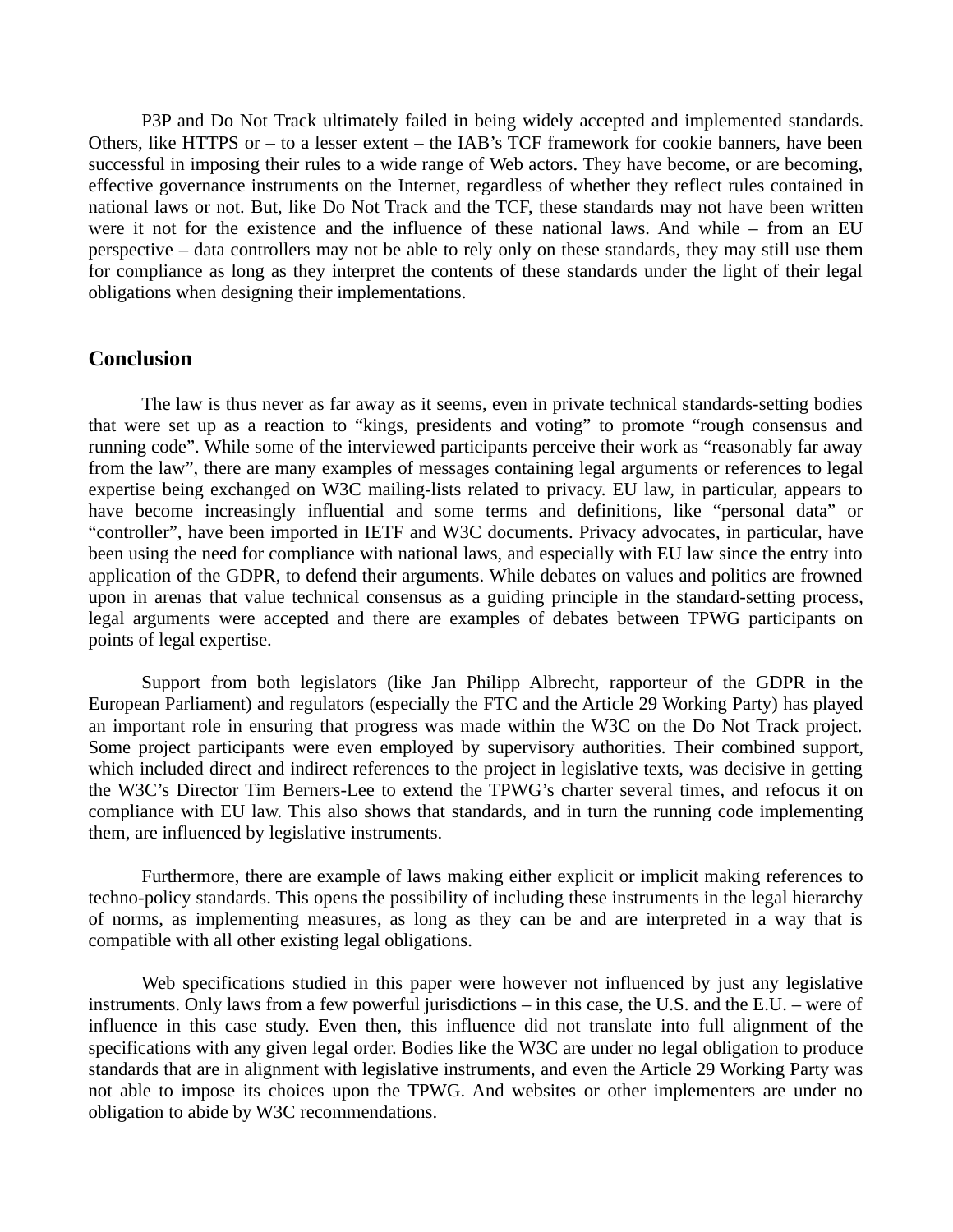This means that there are a variety of competing policy instruments aiming at regulating privacy on the Web. Whereas P3P and Do Not Track have remained marginal, the IAB has since then developed its own competing standard, called TCF, which is gaining traction as it is implemented by a growing number of Consent Management Platforms used by many websites, despite the criticism it has attracted for insufficiently protecting privacy and data protection rights protected by EU law. But the TCF was created in response to, among others, the entry into application of the GDPR. So in practice, it is difficult to say whether it is the law or competing technical standards and the software that implement them that ultimately rule the Web.

As a conclusion, the relation between techno-policy standards in the field of Web privacy and legal instruments is still complex and troubled. But be it as it may, at least in the field of privacy and despite discourses claiming the contrary, the law is definitely not absent from techno-policy standardsetting processes.

#### **Acknowledgments**

This research was made possible by funding received from the Université de technologie de Compiègne, and then from Université Rennes 2. I would also like to thank the members of the Privacy Interest Group and the Tracking Protection Working Group who agreed to being interviewed, as give special thanks to Tara Whalen, co-chair of the Privacy Interest Group, for having agreed to invite me at the 2018 Face-to-Face meeting of the group.

#### References

Austin, J. (1962). *How to Do Things with Words by J. L. Austin*. Oxford University Press.

Badouard, R., Mabi, C., & Sire, G. (2016). Beyond "Points of Control": Logics of digital

governmentality. *Internet Policy Review*, *5*(3).

https://policyreview.info/articles/analysis/beyond-points-control-logics-digital-governmentality

Barlow, J. P. (1996, February 8). *A Declaration of the Independence of Cyberspace*. Electronic Frontier Foundation. https://www.eff.org/cyberspace-independence

Belli, L. (2016). *De la gouvernance à la régulation de l'Internet*. Berger-Levrault.

Bennett, C. J. (2008). *The privacy advocates: Resisting the spread of surveillance*. MIT Press.

- Bennett, C. J., & Raab, C. D. (2003). *The Governance of Privacy. Policy Instruments in Global Perspective*. Ashgate.
- Borraz, O. (2005). Chapitre 3: Les normes. In P. Lascoumes & P. Le Galès (Eds.), *Gouverner par les instruments* (pp. 123–161). Presses de Sciences Po. https://www.cairn.info/gouverner-par-lesinstruments--9782724609492-page-123.htm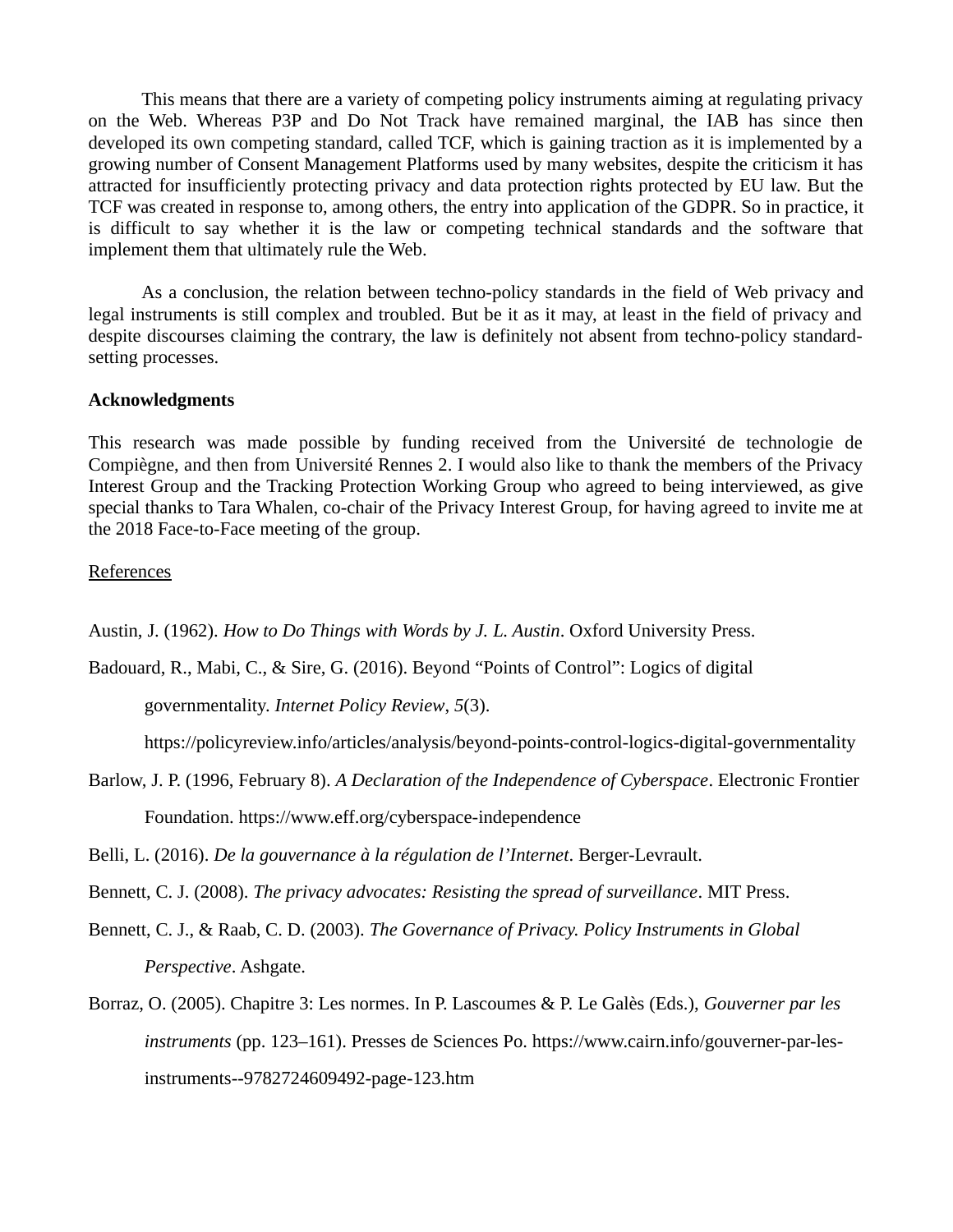Bowen, G. A. (2009). Document Analysis as a Qualitative Research Method. *Qualitative Research Journal*, *9*(2), 27–40. https://doi.org/10.3316/QRJ0902027

Butler, J. (1997). *Excitable speech: A politics of the performative*. Routledge.

- Butler, J. (2010). Performative Agency. *Journal of Cultural Economy*, *3*(2), 147–161. https://doi.org/10.1080/17530350.2010.494117
- Celeste, E. (2018). *Digital Constitutionalism: Mapping the Constitutional Response to Digital Technology's Challenges* (SSRN Scholarly Paper ID 3219905). Social Science Research Network. https://doi.org/10.2139/ssrn.3219905
- Contreras, J. L. (2016). *Patents and Internet Standards* (No. 29; Global Commission on Internet Governance - Paper Series). Centre for International Governance and Innovation and Chatham House.
- Coupez, F., & Péronne, G. (2020). Consentement aux cookies: Quelle est la bonne recette ? *Droit de La Propriété Intellectuelle et Du Numérique*, *3*, 189.
- Degeling, M., Utz, C., Lentzsch, C., Hosseini, H., Schaub, F., & Holz, T. (2019). We Value Your Privacy ... Now Take Some Cookies: Measuring the GDPR's Impact on Web Privacy. *Proceedings 2019 Network and Distributed System Security Symposium*. https://doi.org/10.14722/ndss.2019.23378
- Dehousse, R. (2005). Chapitre 9 : La méthode ouverte de coordination. Quand l'instrument tient lieu de politique. In P. Lascoumes & P. Le Galès (Eds.), *Gouverner par les instruments* (pp. 331–356). Presses de Sciences Po; Cairn.info. https://www.cairn.info/gouverner-par-les-instruments-- 9782724609492-p-331.htm

DeNardis, L. (2014). *The global war for internet governance*. Yale University Press.

- Doty, N. (2015). Reviewing for Privacy in Internet and Web Standard-Setting. *2015 IEEE Security and Privacy Workshops*, 185–192. https://doi.org/10.1109/SPW.2015.18
- Doty, Nick, & Mulligan, D. K. (2013). Internet Multistakeholder Processes and Techno-Policy Standards. *Journal on Telecommunications and High Technology Law*, *11*, 135–184.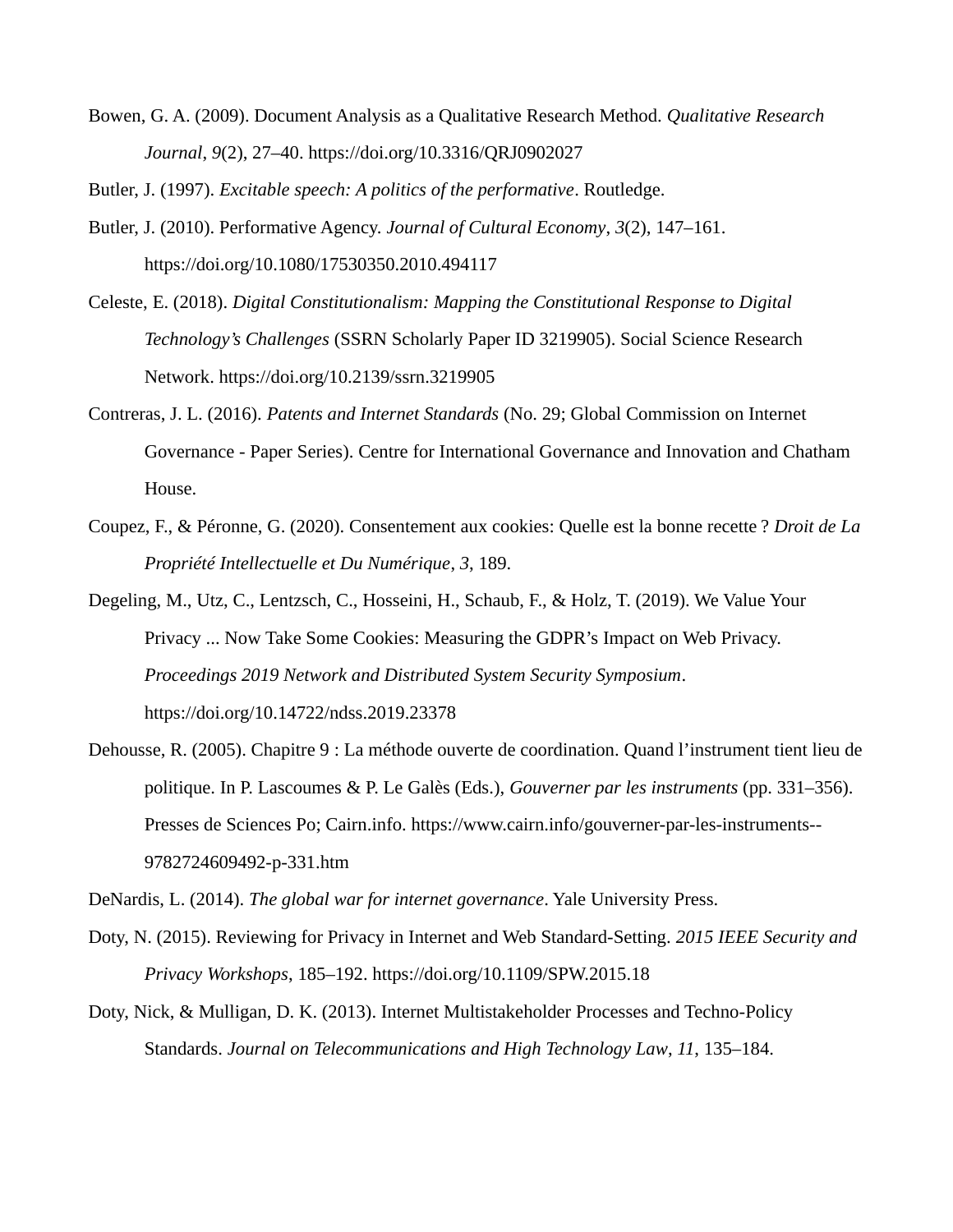- Ermoshina, K., & Musiani, F. (2019). "Standardising by running code": The Signal protocol and de facto standardisation in end-to-end encrypted messaging. *Internet Histories*, *3*(3–4), 343–363. https://doi.org/10.1080/24701475.2019.1654697
- Fraenkel, B. (2006). Actes écrits, actes oraux: La performativité à l'épreuve de l'écriture. *Études de communication*, *29*, 69–93. https://doi.org/10.4000/edc.369
- Fuchs, C. (2011). Towards an alternative concept of privacy. *Journal of Information, Communication and Ethics in Society*. https://doi.org/10.1108/14779961111191039
- Gougeon, P. (1995). «Nul n'est censé ignorer la loi». La publication au Journal officiel: Genèse d'un mode d'universalisation de la «puissance publique». *Politix. Revue des sciences sociales du politique*, *8*(32), 66–88. https://doi.org/10.3406/polix.1995.2090

Hondius, F. W. (1975). *Emerging data protection in Europe*. Elsevier.

- Jabłonowska, A., & Michałowicz, A. (2020). Planet49: Pre-Ticked Checkboxes Are Not Sufficient to Convey User's Consent to the Storage of Cookies (C-673/17 Planet49). *European Data Protection Law Review*, *6*(1), 137–142. https://doi.org/10.21552/edpl/2020/1/19
- Kamara, I., & Kosta, E. (2016). Do Not Track initiatives: Regaining the lost user control. *International Data Privacy Law*, *6*(4), 276–290. https://doi.org/10.1093/idpl/ipw019
- Kelsen, H. (1962). *Théorie pure du droit*. Dalloz.
- Kohnstamm, J. (2012). *Letter to Alain Heureux and Angela Mills-Wade. Ref. Ares(2012)240896*. Article 29 Working Party. http://ec.europa.eu/justice/article-29/documentation/other-document/ files/2012/20120301 reply to iab easa en.pdf
- Lascoumes, P. (2004). La Gouvernementalité: De la critique de l'État aux technologies du pouvoir. *Le Portique*, *13–14*. https://leportique.revues.org/625
- Lascoumes, P., & Le Galès, P. L. (2005a). Conclusion: De l'innovation instrumentale à la recomposition de l'Etat. In P. Lascoumes & P. Le Galès (Eds.), *Gouverner par les instruments* (pp. 357–370). Presses de Sciences Po. https://www.cairn.info/gouverner-par-les-instruments-- 9782724609492-page-11.htm
- Lascoumes, P., & Le Galès, P. L. (2005b). Introduction: L'action publique saisie par ses instruments. In P. Lascoumes & P. Le Galès (Eds.), *Gouverner par les instruments* (pp. 11–44). Presses de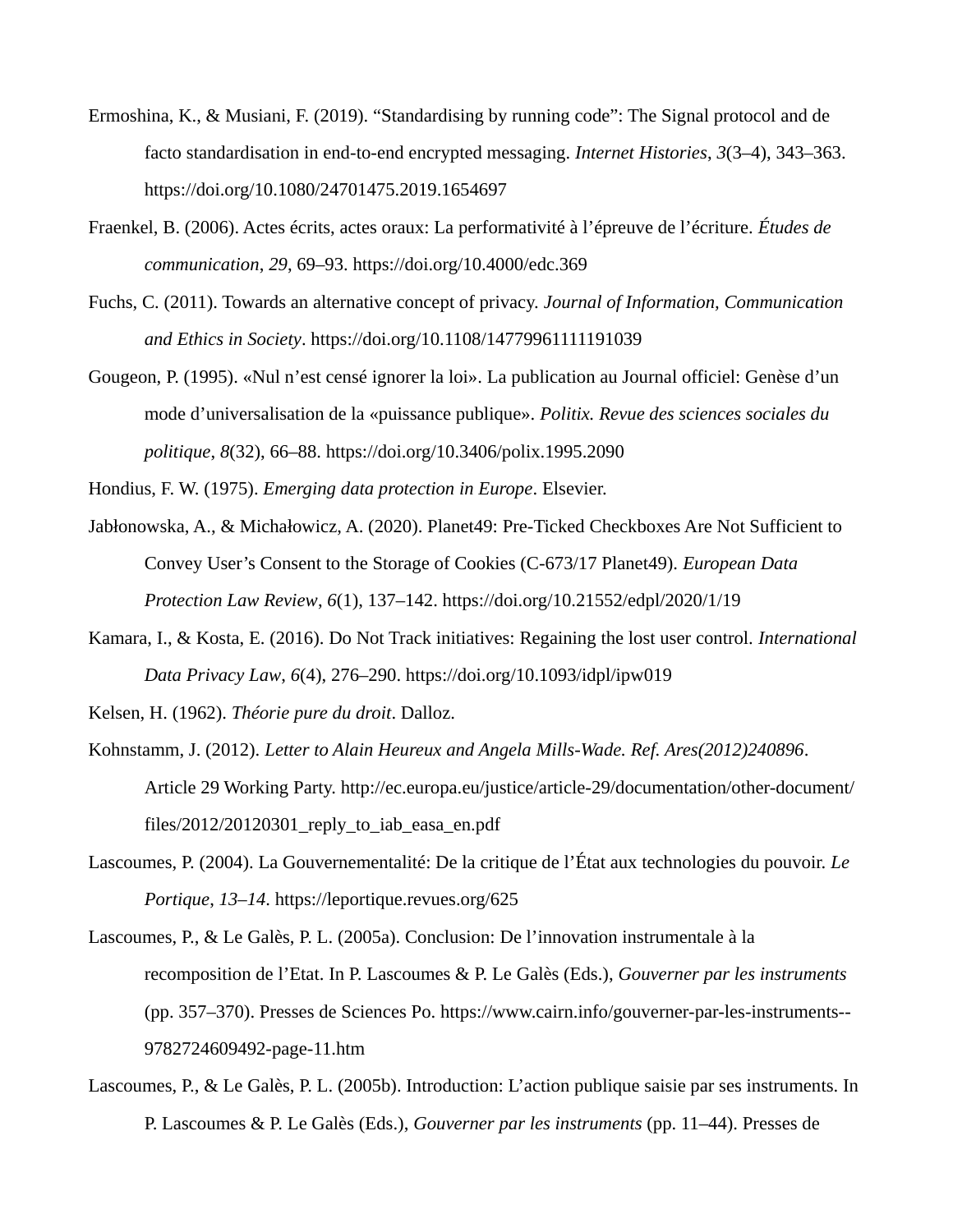Sciences Po. https://www.cairn.info/gouverner-par-les-instruments--9782724609492-page-11.htm

Laugier, S. (2004). Performativité, normativité et droit. *Archives de Philosophie*, *Tome 67*(4), 607–627.

Lavelle, S. (2009). Politiques des artefacts.: Ce que les choses font et ne font pas. *Cités*, *39*(3), 39. https://doi.org/10.3917/cite.039.0039

Lessig, L. (1999). *Code and other laws of cyberspace*. Basic Books.

- Lessig, L. (2000, January 1). *Code Is Law*. Harvard Magazine. http://harvardmagazine.com/2000/01/code-is-law-html
- Massit-Folléa, F. (2014). La régulation de l'internet: Fictions et frictions. In M. Carmes & J.-M. Noyer (Eds.), *Les débats du numérique* (pp. 17–45). Presses des Mines. http://books.openedition.org/pressesmines/1661
- Matte, C., Bielova, N., & Santos, C. (2020). Do Cookie Banners Respect my Choice? Measuring Legal Compliance of Banners from IAB Europe's Transparency and Consent Framework. *ArXiv:1911.09964 [Cs]*. http://arxiv.org/abs/1911.09964
- Newman, A. (2008). *Protectors of Privacy. Regulating Personal Data in the Global Economy*. Cornell University Press.
- Nouwens, M., Liccardi, I., Veale, M., Karger, D., & Kagal, L. (2020). Dark Patterns after the GDPR: Scraping Consent Pop-ups and Demonstrating their Influence. *Proceedings of the 2020 CHI Conference on Human Factors in Computing Systems*, 1–13. https://doi.org/10.1145/3313831.3376321

Ollivier-Yaniv, C. (2018). Présentation du dossier. *Politiques de communication*, *N° 11*(2), 5–14.

- Reidenberg, J. (1997). Lex Informatica: The Formulation of Information Policy Rules through Technology. *Texas Law Review*, 553–593.
- Rossi, J. (2020). *Protection des données personnelles et droit à la vie privée: Enquête sur la notion controversée de «donnée à caractère personnel»*. Université de technologie de Compiègne.

Russell, A. L. (2006). 'Rough Consensus and Running Code' and the Internet-OSI Standards War. *IEEE Annals of the History of Computing*, *28*(3), 48–61. https://doi.org/10.1109/MAHC.2006.42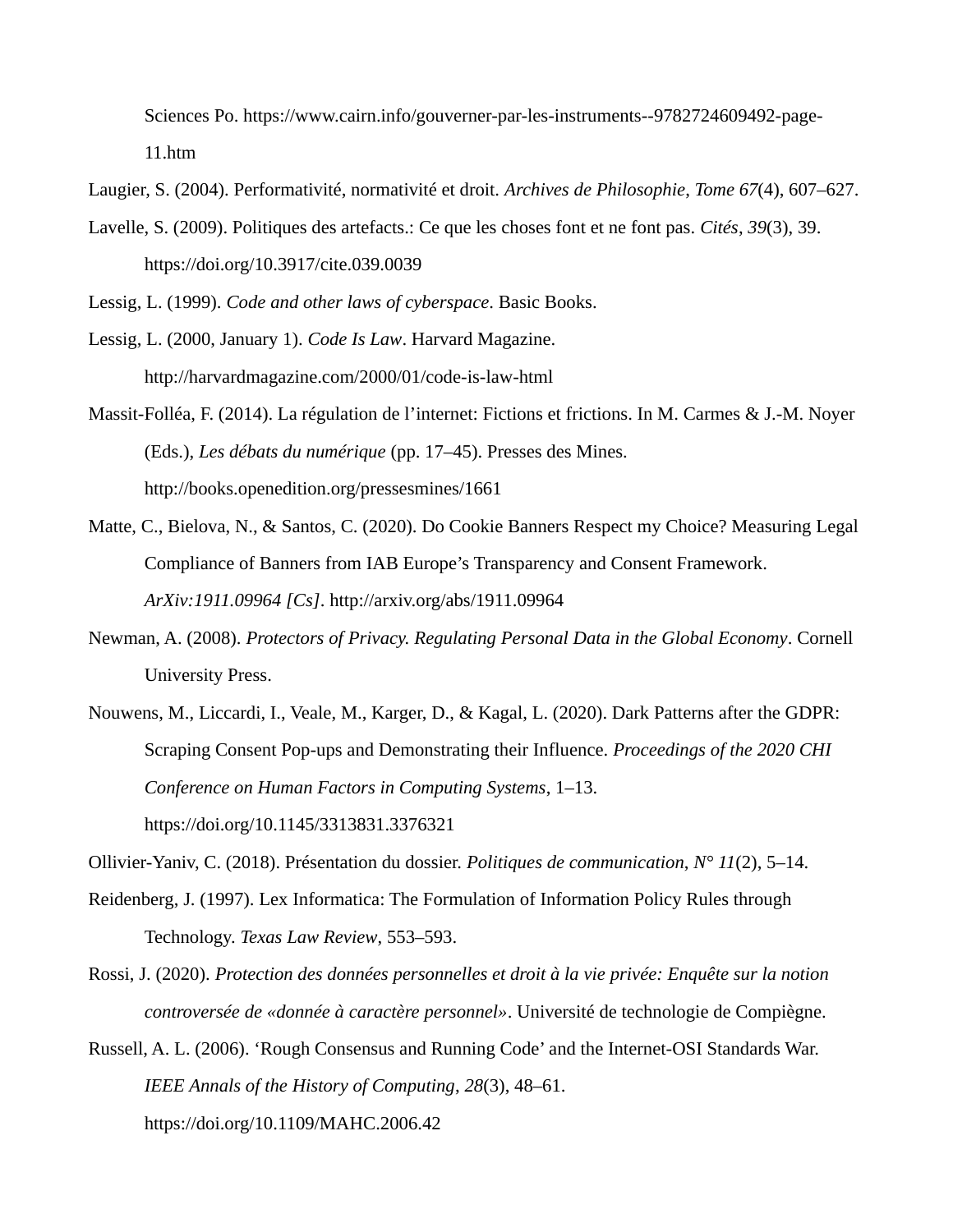- Santos, C., Bielova, N., & Matte, C. (2019). Are cookie banners indeed compliant with the law? Deciphering EU legal requirements on consent and technical means to verify compliance of cookie banners. *ArXiv:1912.07144 [Cs]*. http://arxiv.org/abs/1912.07144
- Schwartz, P. M., & Solove, D. (2012). *PII 2.0: Privacy and a New Approach to Personal Information; Privacy and Security Law Report, 11 PVLR 142*. https://works.bepress.com/paul\_schwartz/109/

Sire, G. (2017). Gouverner le HTML. *Réseaux*, *206*, 37–60. https://doi.org/10.3917/res.206.0037

Soghoian, C. (2011, January 21). *The History of the Do Not Track Header*. Slight Paranoia. https://web.archive.org/web/20110809034906/http://paranoia.dubfire.net/2011/01/history-of-donot-track-header.html

Tréguer, F. (2019). *L'utopie déchue: Une contre-histoire d'Internet, XVe-XXIe siècle*. Fayard.

Utz, C., Degeling, M., Fahl, S., Schaub, F., & Holz, T. (2019). (Un)informed Consent: Studying GDPR Consent Notices in the Field. *2019 ACM SIGSAC Conference on Computer and Communications Security (CCS '19),*. https://doi.org/10.1145/3319535.3354212

Winner, L. (1980). Do Artifacts Have Politics? *Daedalus*, *109*(1), 121–136.

Zittrain, J. (2003). Internet Points of Control. *Boston College Law Review*, *44*(2), 653–688.

Zuiderveen Borgesius, F. J. (2016). Singling out people without knowing their names – Behavioural targeting, pseudonymous data, and the new Data Protection Regulation. *Computer Law & Security Review*, *32*(2), 256–271. https://doi.org/10.1016/j.clsr.2015.12.013

#### **Case law**

ECJ 17 December 1970 Internationale Handelsgesellschaft mbH v. Einfuhr- und Vorratsstelle für Getreide und Futtermittel, case 11-70.

BVerfG, Judgment of the Second Senate of 05 May 2020 - 2 BvR 859/15

#### **Legal References**

OECD Guidelines on the Protection of Privacy and Transborder Flows of Personal Data, adopted on 23 September 1980

Convention for the Protection of Individuals with regard to Automatic Processing of Personal Data, 28 January 1981 (Convention 108)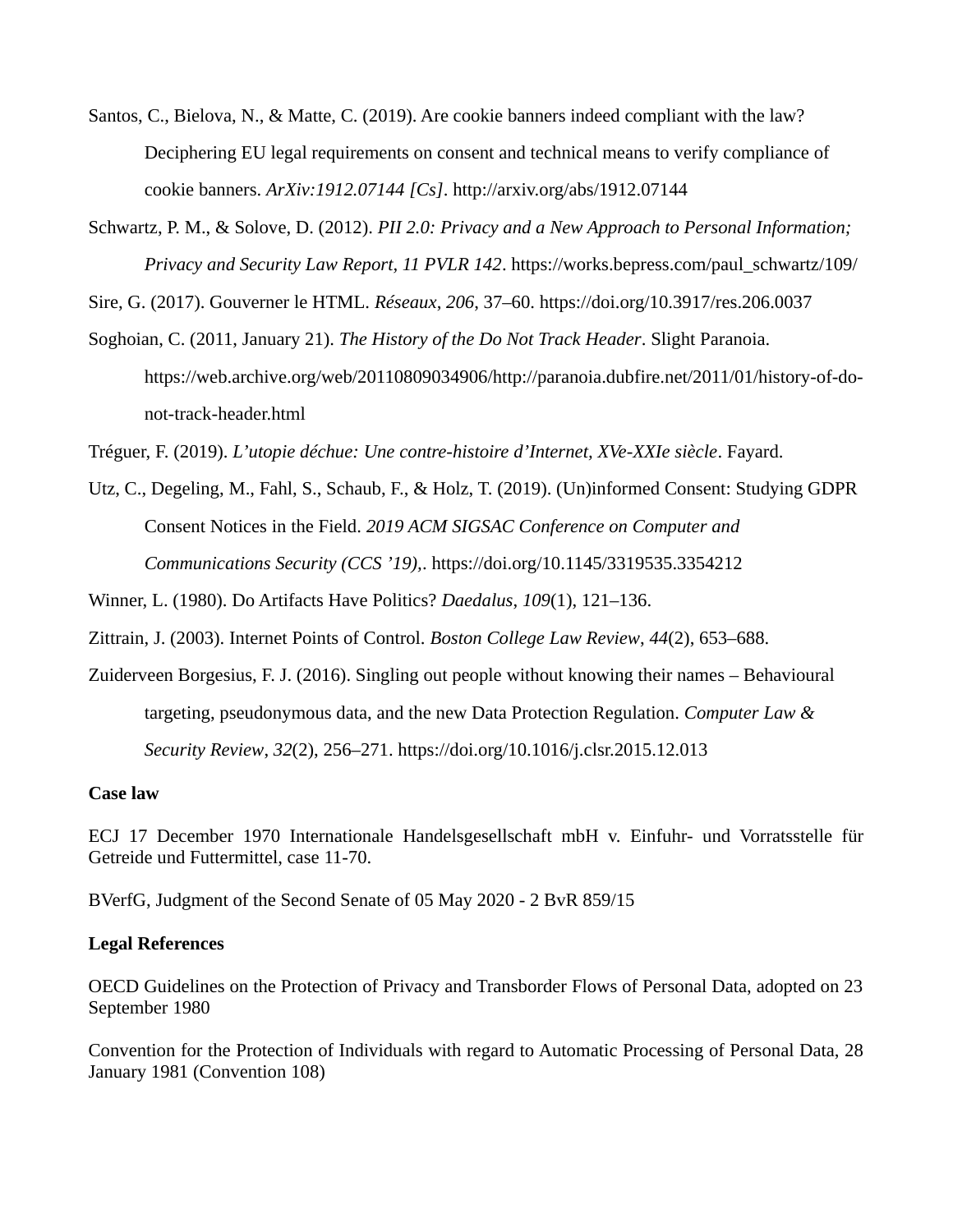Directive 95/46/EC of the European Parliament and of the Council of 24 October 1995 on the protection of individuals with regard to the processing of personal data and on the free movement of such data

Directive 2002/58/EC of the European Parliament and of the Council of 12 July 2002 concerning the processing of personal data and the protection of privacy in the electronic communications sector (Directive on privacy and electronic communications)

Directive 2009/136/EC of the European Parliament and of the Council of 25 November 2009 amending Directive 2002/22/EC on universal service and users' rights relating to electronic communications networks and services, Directive 2002/58/EC concerning the processing of personal data and the protection of privacy in the electronic communications sector and Regulation (EC) No 2006/2004 on cooperation between national authorities responsible for the enforcement of consumer protection laws

An act to amend Section 22575 of the Business and Professions Code, relating to consumers. Approved on 27 September 2013. (California)

Regulation 2016/679/EU of the European Parliament and the Council of 27 April 2016 on the protection of natural persons with regard to the processing of personal data and on the free movement of such data, and repealing Directive 95/46/EC (General Data Protection Regulation)

| Name of the sender     | <b>Date</b>      | <b>URL</b>                                                                        |
|------------------------|------------------|-----------------------------------------------------------------------------------|
| Aleecia McDonald       | 19 December 2016 | https://lists.w3.org/Archives/<br>Public/public-tracking/2016Dec/<br>0025.html    |
| <b>Thomas Roessler</b> | 12 May 2009      | https://lists.w3.org/Archives/<br>Public/public-geolocation/<br>2009May/0025.html |
| Ninja Marnau           | 30 November 2011 | https://lists.w3.org/Archives/<br>Public/public-tracking/2011Nov/<br>0288.html    |
| <b>Shane Wiley</b>     | 30 November 2011 | https://lists.w3.org/Archives/<br>Public/public-tracking/2011Nov/<br>0290.html    |
| Jonathan Mayer         | 10 December 2011 | https://lists.w3.org/Archives/<br>Public/public-tracking/2011Dec/<br>0056.html    |
| Rigo Wenning           | 12 January 2012  | https://lists.w3.org/Archives/<br>Public/public-tracking/2012Jan/<br>0107.html    |
| Jacob Simpson          | 5 March 2012     | https://lists.w3.org/Archives/<br>Public/public-tracking/2012Mar/                 |

#### **Quoted E-Mails**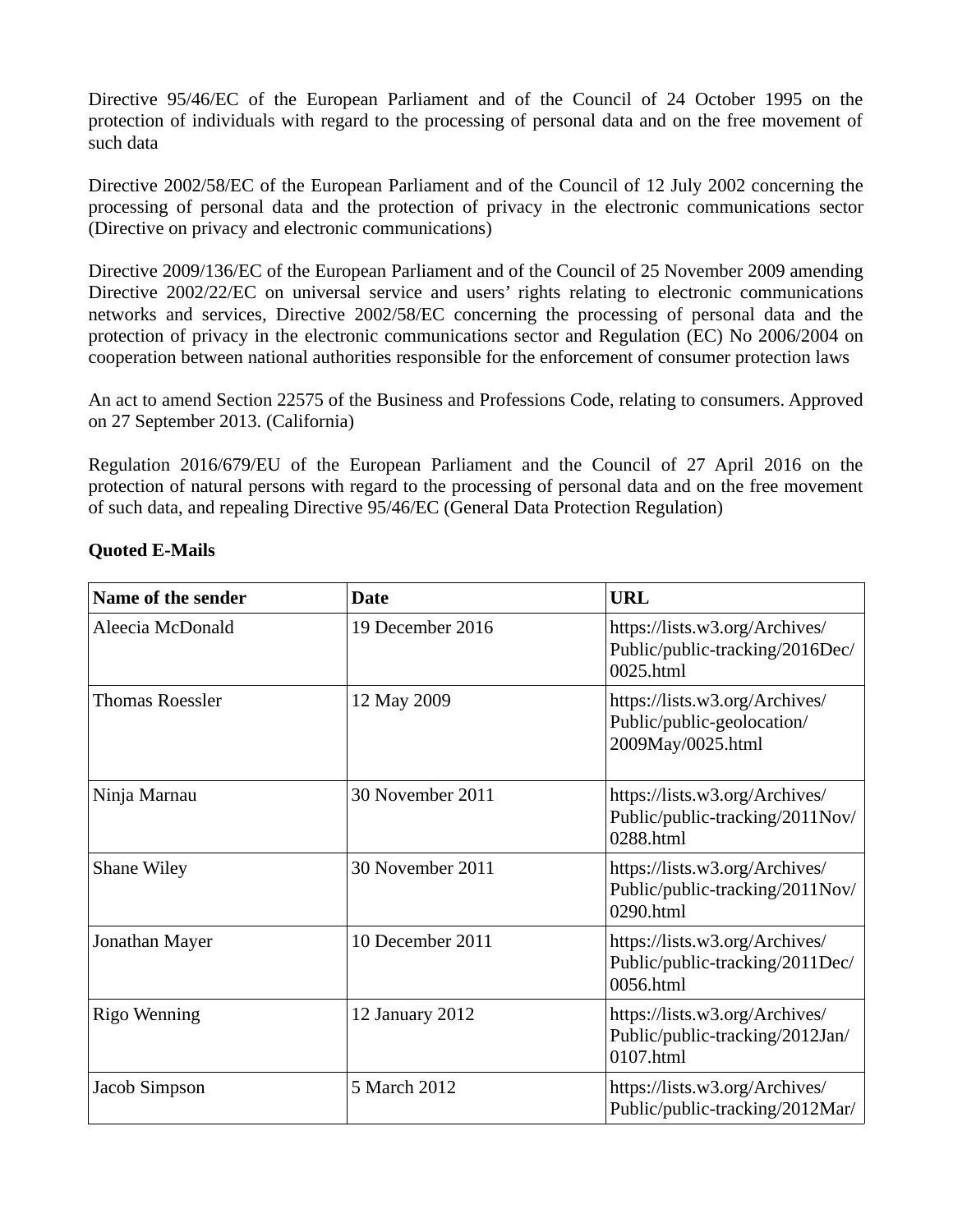|                          |                      | 0058.html                                                                      |
|--------------------------|----------------------|--------------------------------------------------------------------------------|
| Jeff Jaffe               | 16 December 2016     | https://lists.w3.org/Archives/<br>Public/public-tracking/2016Dec/<br>0017.html |
| Aleecia McDonald         | 16 December 2016     | https://lists.w3.org/Archives/<br>Public/public-tracking/2016Dec/<br>0020.html |
| Mike O'Neill             | 16 December 2016 (1) | https://lists.w3.org/Archives/<br>Public/public-tracking/2016Dec/<br>0014.html |
| Mike O'Neill             | 16 December 2016 (2) | https://lists.w3.org/Archives/<br>Public/public-tracking/2016Dec/<br>0018.html |
| <b>Matthias Schunter</b> | 16 December 2016     | https://lists.w3.org/Archives/<br>Public/public-tracking/2016Dec/<br>0016.html |
| Walter van Holst         | 16 December 2016     | https://lists.w3.org/Archives/<br>Public/public-tracking/2016Dec/<br>0019.html |
| Rob van Eijk             | 28 March 2017        | https://lists.w3.org/Archives/<br>Public/public-tracking/2017Mar/<br>0032.html |
| Xueyuan Jia              | 10 April 2018        | https://lists.w3.org/Archives/<br>Public/public-tracking/2018Apr/<br>0002.html |
| Xueyuan Jia              | 17 January 2019      | https://lists.w3.org/Archives/<br>Public/public-tracking/2019Jan/<br>0000.html |

## **W3C Documents (Including Specification)**

Dawson F. (ed) (28 June 2013) *Specification Privacy Assessment (SPA) Creating Privacy Considerations for W3C Technical Specifications*, W3C PING.<https://yrlesru.github.io/SPA/>

Doty N., West H., Brookman J., Harvey S., Newland E. (eds) (22 January 2019) *Tracking Compliance and Scope*, W3C TPWG.<https://www.w3.org/TR/tracking-compliance/>

Doty, N. (ed) (26 March 2020). *Mitigating Browser Fingerprinting in Web Specifications*. W3C PING (26 March 2020)<https://w3c.github.io/fingerprinting-guidance/>

Fielding, R. & Singer D. (eds) (17 January 2019) *Tracking Preference Expression (DNT)*, W3C TPWG. <https://www.w3.org/TR/tracking-dnt/>